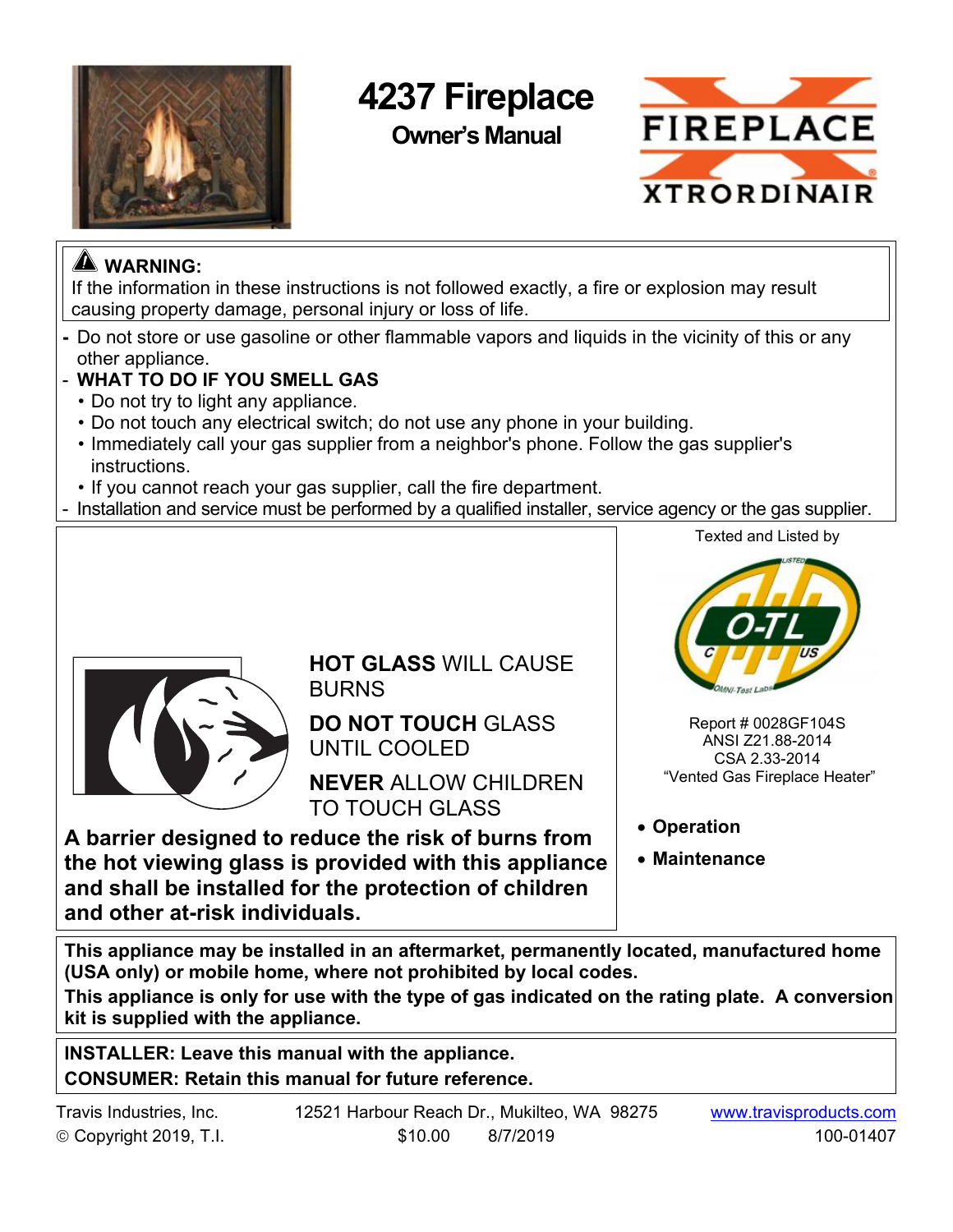#### *Introduction*

We welcome you as a new owner of a 4237 gas fireplace. This manual details operation and maintenance of this fireplace. Please familiarize yourself with the Owner's Manual before operating your heater and save the manual for future reference.

### *Important Information*

| service.        | No other 4237 gas fireplace has the same serial<br>number as yours. The serial number is on the listing<br>label that is chained to the gas control valve. This<br>serial number may be needed in case you require | Register your warranty online at:<br>traviswarranty.com<br>Save Your Bill of Sale.         |
|-----------------|--------------------------------------------------------------------------------------------------------------------------------------------------------------------------------------------------------------------|--------------------------------------------------------------------------------------------|
| Model:          | 4237 Fireplace                                                                                                                                                                                                     | To receive full warranty coverage, you will<br>need to show evidence of the date you       |
| Serial Number:  |                                                                                                                                                                                                                    | purchased your heater.                                                                     |
| Purchase Date:  |                                                                                                                                                                                                                    | We suggest that you attach your Bill of Sale<br>to this page so that you will have all the |
| Purchased From: |                                                                                                                                                                                                                    | information you need in one place should the<br>need for service or information occur.     |

#### *Installation Warnings*

- **Installation requirements are printed in the 4237 Installation Manual (part # 100- 01406. All requirements in the installation manual must be met.**
- **Failure to follow all of the requirements may result in property damage, bodily injury, or even death.**
- **This heater must be installed by a qualified installer who has gone through a training program for the installation of direct vent gas appliances.**
- **This appliance must be installed in accordance with all local codes, if any; if not, follow ANSI Z223.1 and NFPA 54(88). In Australia follow AS/NZS 5601.1.**
- **In Manufactured or Mobile Homes must conform with Manufactured Home Construction and Safety Standard, Title 24 CFR, Part 3280, or, when such a standard is not applicable, the Standard for Manufactured Home Installations, ANSI/NCSBCS A225.1. This appliance may be installed in Manufactured Housing only after the home is site located.**
- **The fireplace is designed to operate on natural gas, or propane (LP).**
- **All exhaust gases must be vented outside the structure of the living-area. Combustion air is drawn from outside the living-area structure.**
- **Notify your insurance company before hooking up this fireplace.**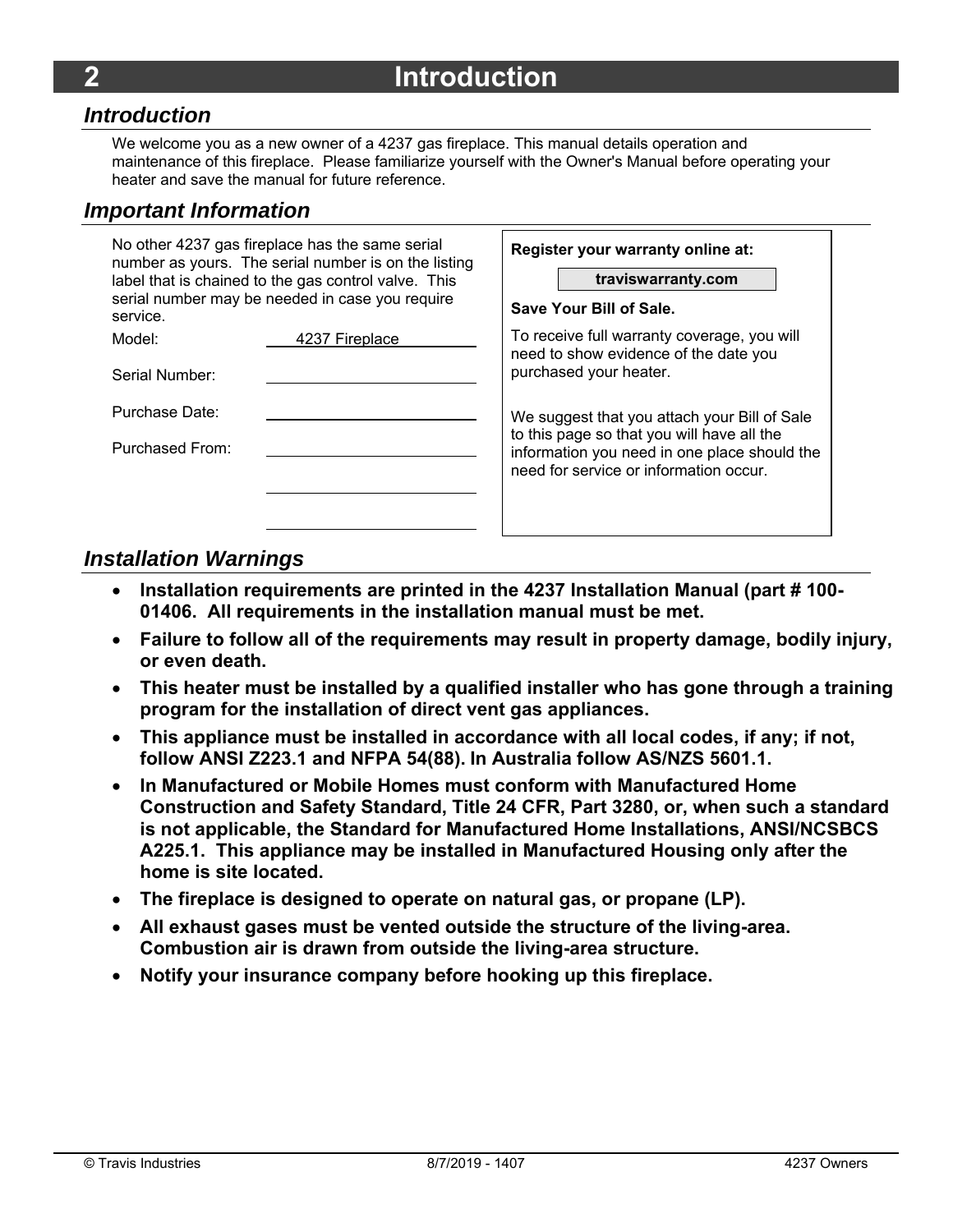## *Table of Contents*

| Verify the Switch is on "REMOTE" 7          |  |
|---------------------------------------------|--|
| Synchronize the Transmitter to the IFC  7   |  |
|                                             |  |
| Starting the Heater for the First Time 8    |  |
|                                             |  |
|                                             |  |
| Continuous/Intermittent Pilot Switch9       |  |
| Switching from Intermittent (IPI) to        |  |
|                                             |  |
| Pilot Fuel Conservation Timer  10           |  |
|                                             |  |
|                                             |  |
|                                             |  |
| Manual On-Off / Smart Thermostat / Standard |  |
|                                             |  |
| Mode Controls (Flame, Blower, Light) 13     |  |
|                                             |  |

| Mode Controls (continued) 14              |  |
|-------------------------------------------|--|
|                                           |  |
| Display Fahrenheit or Celsius  14         |  |
| Low Battery Indicator  14                 |  |
|                                           |  |
|                                           |  |
| Battery Replacement  15                   |  |
| Battery Box (inside fireplace) 15         |  |
| Transmitter Battery Installation  15      |  |
|                                           |  |
|                                           |  |
| Normal Operating Odors 16                 |  |
| Yearly Service Procedure 17               |  |
| Accent Light Replacement 18               |  |
| Glass Frame Removal and Installation 19   |  |
|                                           |  |
| Troubleshooting Table  23                 |  |
|                                           |  |
|                                           |  |
| Replacement Parts List  24                |  |
| <b>CONDITIONS &amp; EXCLUSIONS  25</b>    |  |
| <b>IF WARRANTY SERVICE IS NEEDED:  25</b> |  |
|                                           |  |
|                                           |  |

Standing or Intermittent (GreenSmart) Pilot

Variable-Rate Heat Output

Low Maintenance

### *Features*

|  | Works During Power Outages (battery backup) |  |  |  |  |
|--|---------------------------------------------|--|--|--|--|
|--|---------------------------------------------|--|--|--|--|

- GreenSmart™ Thermostat / Remote Control
- Contemporary Look
- **•** Blower for Effective Heat Distribution
- Built-In Accent Light (night light)

# *Heating Specifications*

|                                                                                                                               | <b>Natural Gas</b> | <b>Propane</b> |
|-------------------------------------------------------------------------------------------------------------------------------|--------------------|----------------|
| Approximate Heating Capacity (in square feet)*                                                                                | Up to 3,000        | Up to $3,000$  |
| Maximum BTU Input Per Hour                                                                                                    | 60,000             | 60.000         |
| المستطيعات ويتمرجه والماجات والمستور ومتلقط المتحارب والمستحيل المتحارب والمستحيل الأرباب والمتحارب والمتحالي والقوام المراجع |                    |                |

Heating capacity will vary with floor plan, insulation, and outside temperature.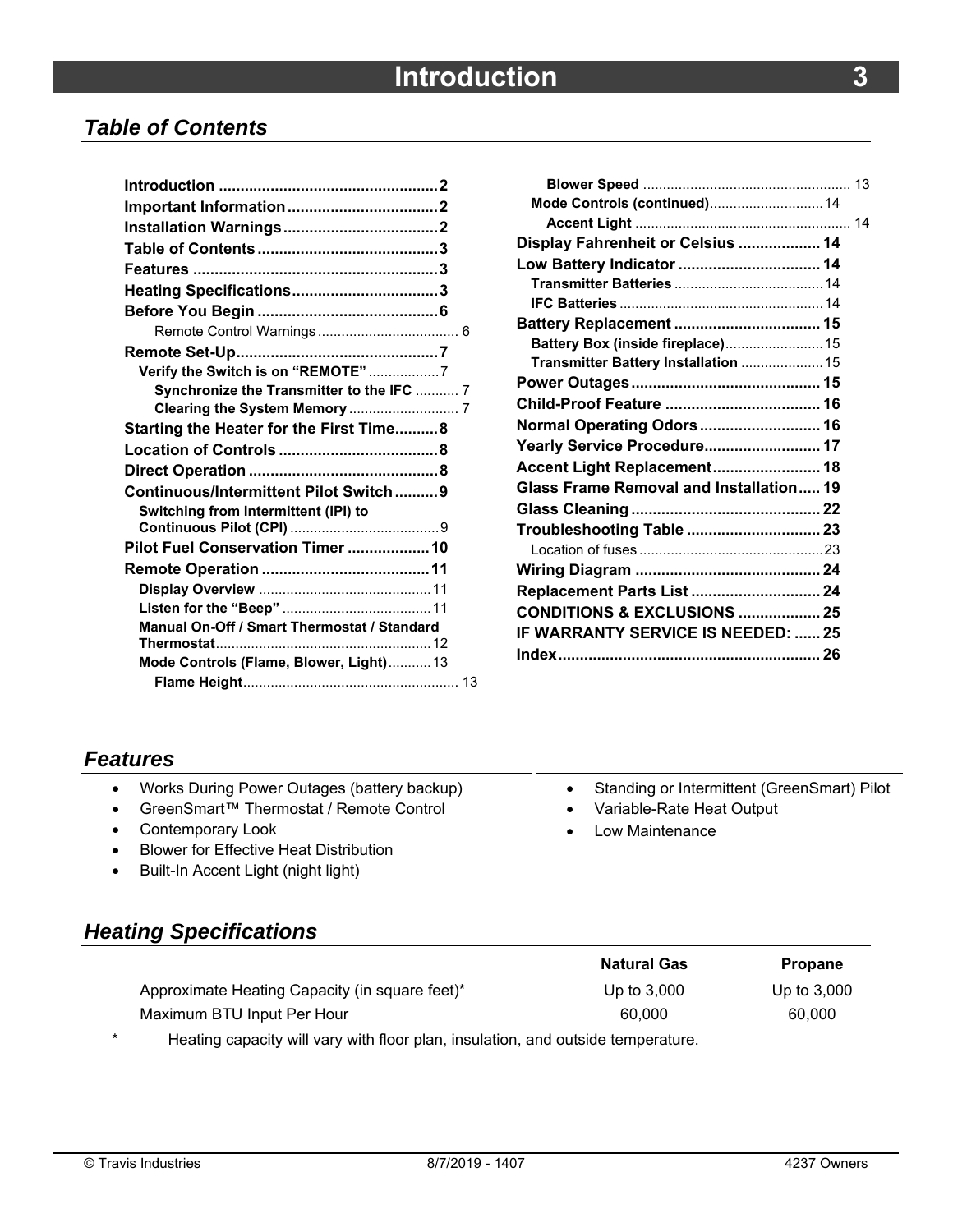# **4 Safety Precautions**



### **IF YOU SMELL GAS:**

- 
- **\* Do not light any appliance**
- **\* Extinguish any open flame**
- **\* Do not touch any electrical switch or plug or unplug anything**
- **\* Open windows and vacate building**
- **\* Call gas supplier from neighbor's house, if not reached, call fire department**



This unit must be installed by a qualified installer to prevent the possibility of an explosion. Your dealer will know the requirements in your area and can inform you of those people considered qualified. The room heater should be inspected and cleaned before use and at least annually by a qualified service person. More frequent cleaning may be required due to excessive lint from carpeting, bedding material, etc.

The instructions in this manual must be strictly adhered to. Do not use makeshift methods or compromise in the installation. Improper installation will void the warranty and safety listing.



This heater is either approved for natural gas (NG) or for propane (LP). Burning the incorrect fuel will void the warranty and safety listing and may cause an extreme safety hazard. Direct questions about the type of fuel used to your dealer. Check for a label on the flame adjust knob on the gas control valve (this is the best place to check). You may also check for a label on the gas control valve body.



Contact your local building officials to obtain a permit and information on any installation restrictions or inspection requirements in your area. Notify your insurance company of this heater as well.



It is imperative that control compartments, screens, or circulating air passageways of the heater be kept clean and free of obstructions. These areas provide the air necessary for safe operation.



If the flame becomes sooty, dark orange in color, or extremely tall, do not operate the heater. Call your dealer and arrange for proper servicing.



Do not operate the heater if it is not operating properly in any fashion or if you are uncertain. Call your dealer for a full explanation of your heater and what to expect.



Do not store or use gasoline or other flammable liquids in the vicinity of this heater.



Do not operate if any portion of the heater was submerged in water or if any corrosion occurs. Immediately call a qualified service technician to inspect the appliance and to replace any part of the control system and any gas control that has been under water.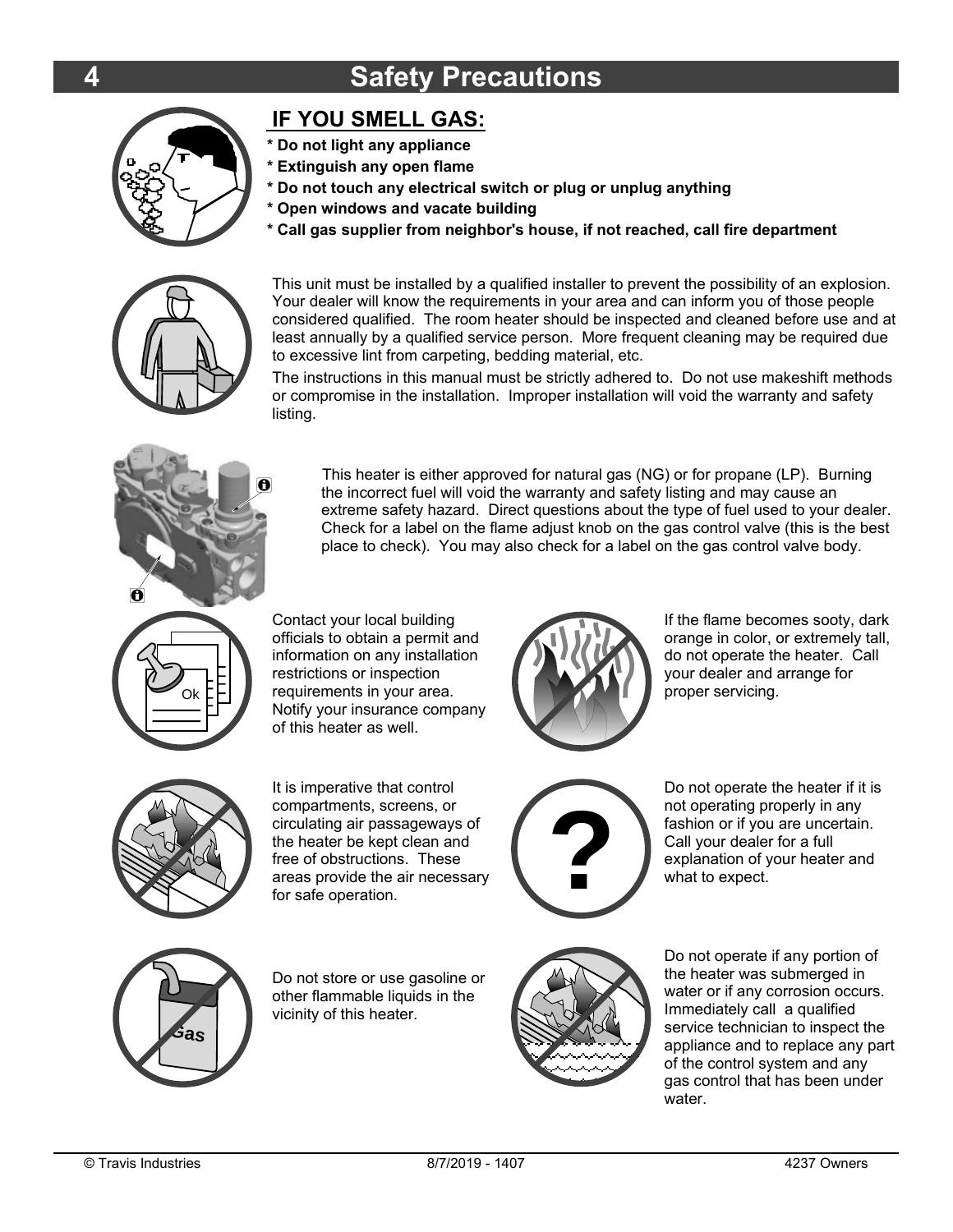# **Safety Precautions**



Do not place clothing or other flammable items on or near the heater. Because this heater can be controlled by a thermostat there is a possibility of the heater turning on and igniting any items placed on or near it. **IB**  $\sqrt{2}$ flammable items on or near the<br>heater. Because this heater can<br>be controlled by a thermostat<br>there is a possibility of the<br>heater turning on and igniting<br>any items placed on or near it.<br>The viewing glass should be<br>opened o

The viewing glass should be opened only for conducting service. Do not operate with cracked, broken, or removed glass.

Any safety screen or guard removed for servicing must be replaced prior to operating the heater.

Operate the heater according to the instructions included in this manual.

If the main burners do not start correctly turn the gas off at the gas control valve and call your dealer for service.

fuel



Light the heater using the built-in igniter. Do not use matches or any other external device to light your heater.

Allow the heater to cool before carrying out any maintenance or cleaning.

Never remove, replace, modify or substitute any part of the heater unless instructions are given in this manual. All other work must be done by a trained technician. Don't modify or replace orifices.



Instruct everyone in the house how to shut gas off to the appliance and at the gas main shutoff valve. The gas main shutoff valve is usually next to the gas meter or propane tank and requires a wrench to shut off.





Children and adults should be alerted to the hazards of high surface temperature and should stay away to avoid burns or clothing ignition. Young children should be supervised when they are in the same room as the heater.



Do not throw this manual away. This manual has important operating and maintenance instructions that you will need at a later time. Always follow the instructions in this manual.



**Travis Industries, Inc. grants no warranty, implied or stated, for the installation or maintenance of your heater, and assumes no responsibility of any consequential damage(s).**



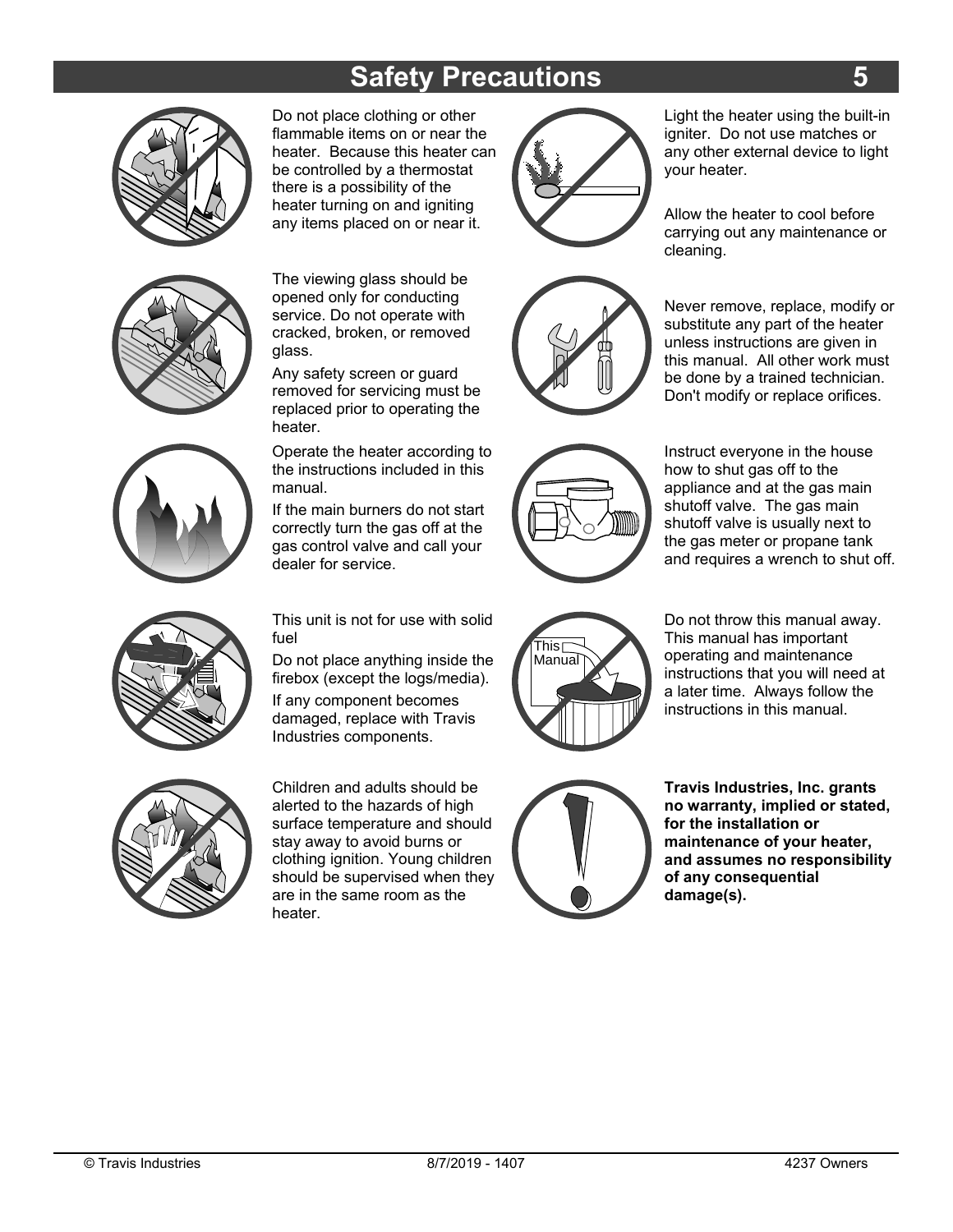#### *Before You Begin*

 Read this entire manual before you use your new fireplace (especially the section "Safety Precautions" on pages 4 & 5). Failure to follow the instructions may result in property damage, bodily injury, or even death.

#### **Remote Control Warnings**



#### **KEEP BATTERIES AND COVER INSTALLED AT ALL TIMES**

The remote control system requires the batteries and battery cover to remain in place at all times. Once the batteries or cover are removed, the system may re-start in standing pilot mode. If this occurs when the heater is in Remote Mode, you will not be able to turn the heater off manually from the battery box.

If you need to replace dead batteries, make sure to **turn the appliance off** before removing the batteries.

**NOTE**: If the batteries go dead, the system will operate normally as long as household power (120v AC) is present.

The transmitter and IFC are radio frequency devices. Placing the transmitter in or near metal may severely reduce the signal range.

Turn off the main gas supply to the appliance during installation or maintenance. In case of remote control malfunction turn off the main gas supply to the appliance.

#### **PROGRAMMING THE REMOTE**

The SIT GSR2 remote may be programmed to disable the thermostat or any of the modes (flame height, blower, light, comfort control, Standing Pilot \*, or auxiliary power input). This allows you to tailor the remote to the appliance. \* We do not recommend disabling the standing pilot option for our gas appliances. This feature may be recommended for cold regions or installations with sub-optimal venting.

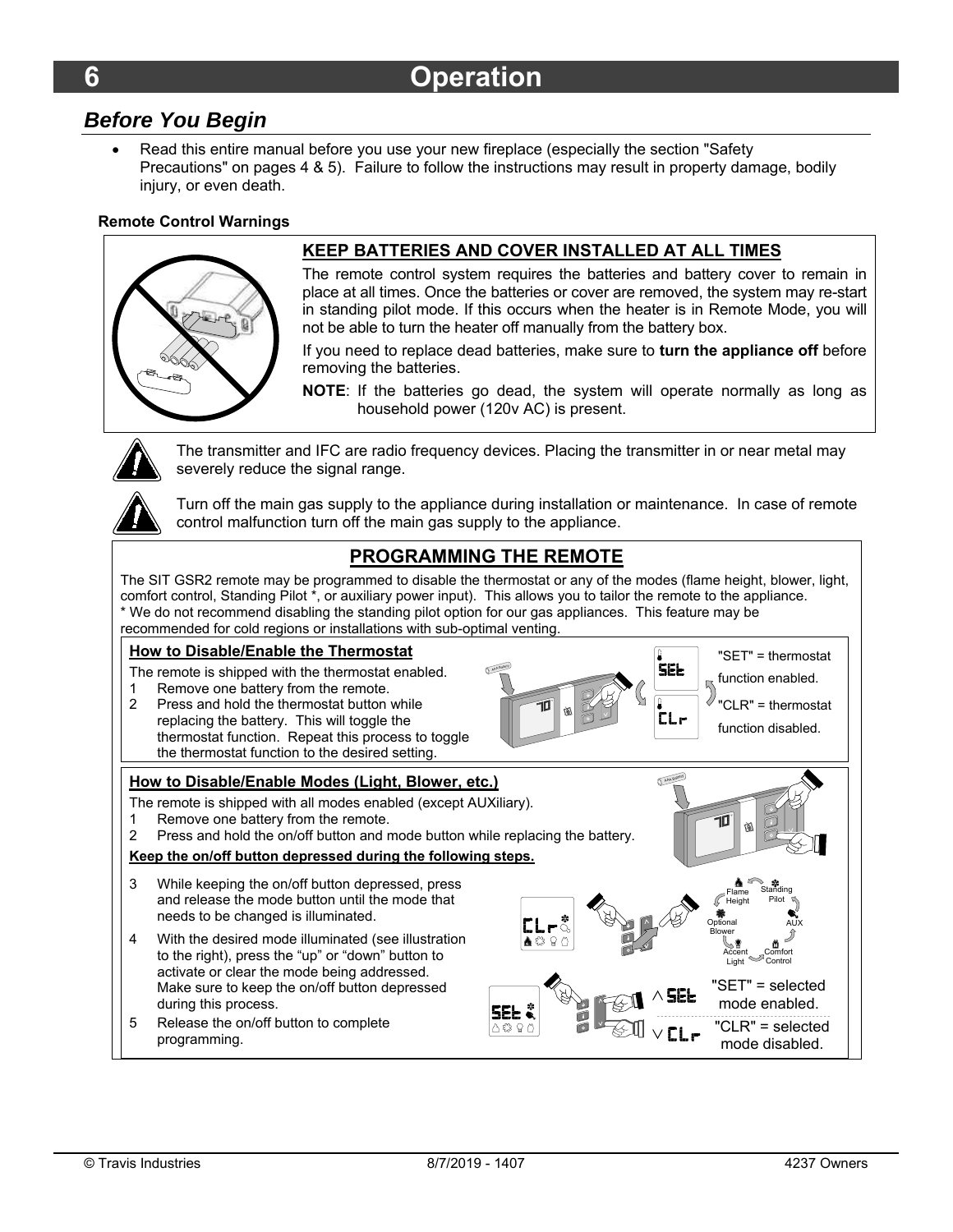### *Remote Set-Up*

#### **Verify the Switch is on "REMOTE"**

To access the remote switch, remove the concealment cover and screen (see page 19). Locate the heat shield and remove it (see illustration below). NOTE: the heat shield must be in place whenever the fireplace is in operation. The on/remote/off switch on the battery box may then be accessed. This switch must remain in the REMOTE position for the remote to operate.



#### **Synchronize the Transmitter to the IFC**

The transmitter will need to be synchronized to the IFC (Integrated Fireplace Control) before the remote will work correctly. Synchronizing is done in the following two steps below (see below):

- Press the PRG (Program) button on the battery box (IFC will beep 3 times).
- Press the "ON" button on the transmitter (IFC will beep 3 times).



**NOTE**: If power is cut off to the IFC for an extended period of time, you may need to re-synchronize the remote.

#### **Clearing the System Memory**

This appliance uses an Integrated Fireplace Control (IFC) to store the unique code for the remote control. If you wish to clear the system memory, **MAKE SURE GAS IS TURNED OFF TO THE APPLIANCE** then press the PRG (Program) button for 10 seconds. The pilot will start to spark repeatedly, signifying all system memory has been cleared. The system will return to its original configuration  $-$  a remote will need to be synchronized; and the system will operate in Continuous Pilot mode.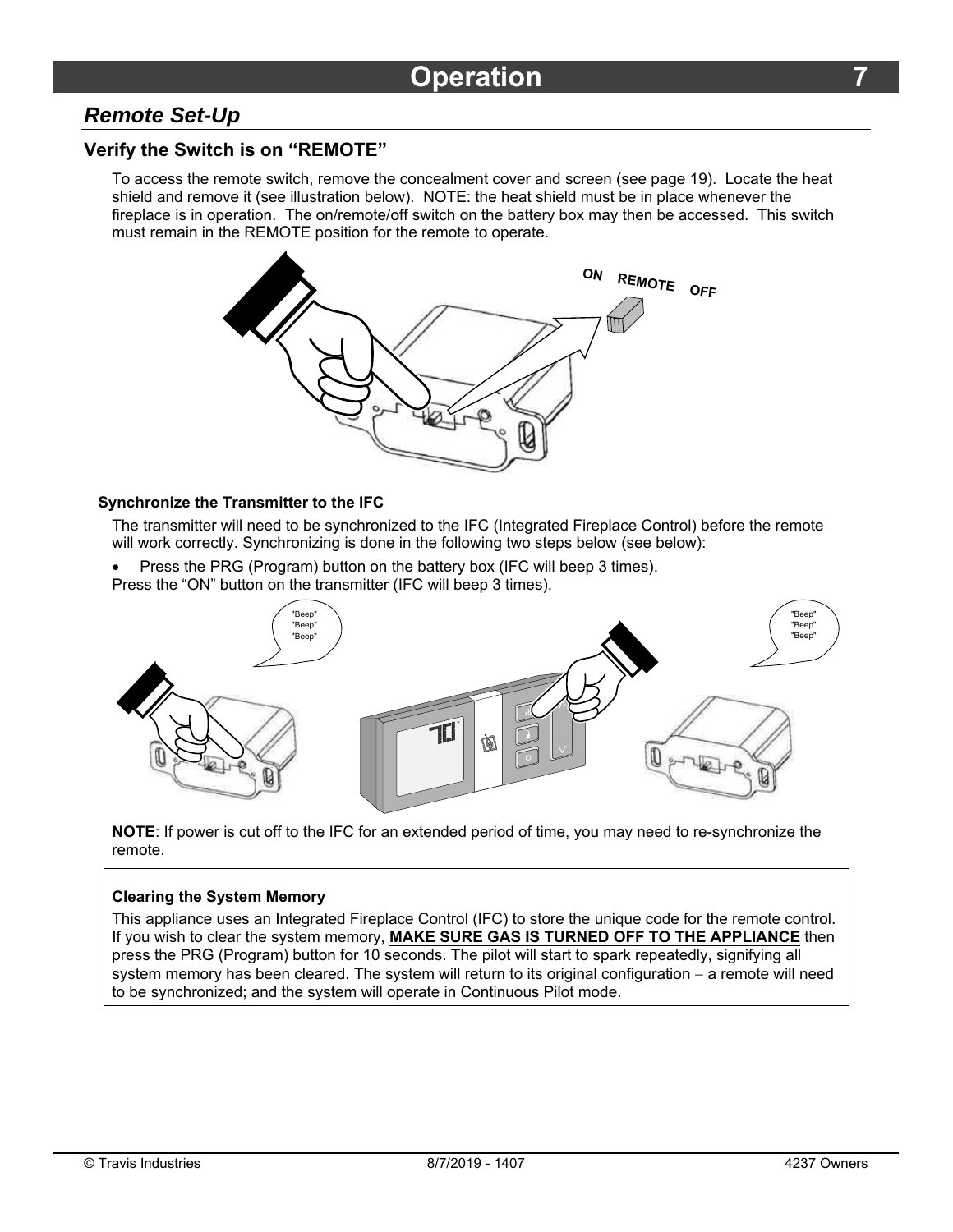# *Starting the Heater for the First Time*

- Burn the heater at a high setting with the blower off for an extended period (up to 48 hours). This will cure the painted surfaces. **Fumes** from the paint curing and oil burning off the steel will occur. This is normal. We recommend opening a window to vent the room.
- **Condensation** may appear on the glass each time you start the heater this is normal.
- **Blue Flames** will occur on the heater when it first comes on. After fifteen minutes the flames will turn a more realistic yellow and orange color.
- Verify the batteries are installed (see page 15).

### *Location of Controls*

Most features will be

controlled by the

included remote.



### *Direct Operation*

We recommend using the remote to operate the fireplace. If you do need to operate the fireplace directly, remove the left side trim (see page 19). The on/remote/off switch on the battery box may then be accessed.

**ON** – Burner turns on (regardless of transmitter settings).

**OFF** – Burner turns off (regardless of transmitter settings).

**REMOTE** – Burner is controlled by the transmitter.



**NOTE**: When the battery holder switch is turned to ON or OFF, the mode settings (Flame Height, etc.) will remain in the same state as before the switch was moved (i.e.: the IFC "remembers" the last setting). If you wish to adjust the mode settings use the transmitter mode button to adjust the settings. The thermostat and burner on/off operating functions will not work on the transmitter.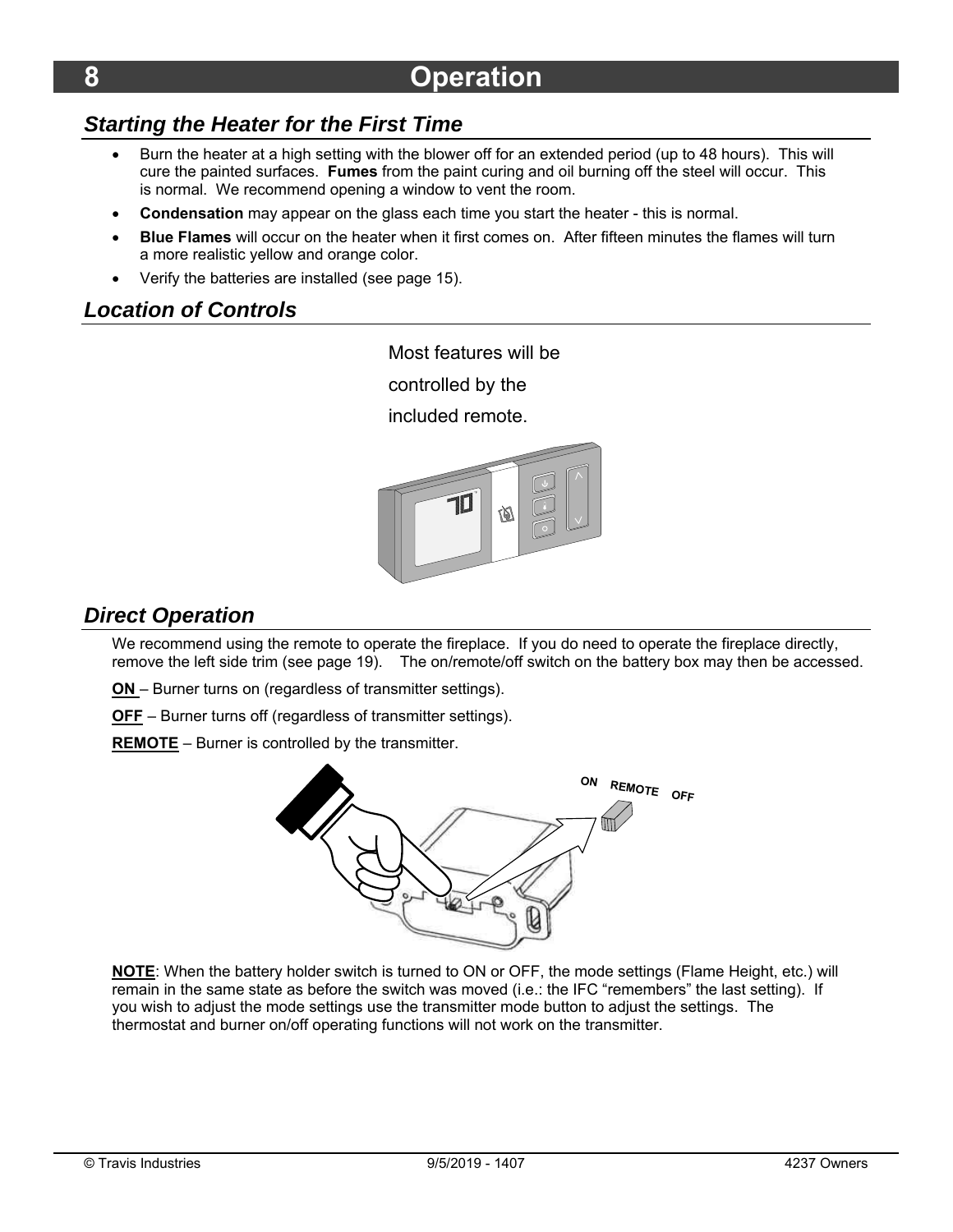# *Continuous/Intermittent Pilot Switch*

This heater may run with the pilot continuously running or in Intermittent mode. For most homeowners, Intermittent mode is preferable (this saves fuel, doesn't give off un-needed heat). However, in some situations the homeowner may prefer to switch the heater to Continuous Pilot mode. The most typical reasons for switching to Continuous Pilot are:

- **Very Cold Conditions** In very cold conditions you may notice that the burner does not light quickly, and the flames lift off the burner. If this is situation, we recommend you switch to continuous pilot. This will create a slight draft in the vent, allowing for the burner to light quickly and draft correctly.
- **Excessive Condensation on Glass After Startup** Certain installations may encounter excessive fogging on the window after startup (not just the first time the heater was started). This is an aesthetic condition that may be remedied by switching the heater to continuous pilot.
- **Cold Glass or Heater Front** In very cold conditions you may notice that the heater front and glass become very cold. To remedy this, switch the heater to continuous pilot.
- **Frequent On / Off Operation** If you are frequently turning the heater on and off, you may wish to leave it in continuous pilot. This allows the burner to turn on more quickly, without pilot ignition delay.

#### **Switching from Intermittent (IPI) to Continuous Pilot (CPI)**

The pilot mode on this appliance is adjusted using the remote. With the remote in the off position (thermostat off, manual off), follow the directions below to adjust the pilot mode.

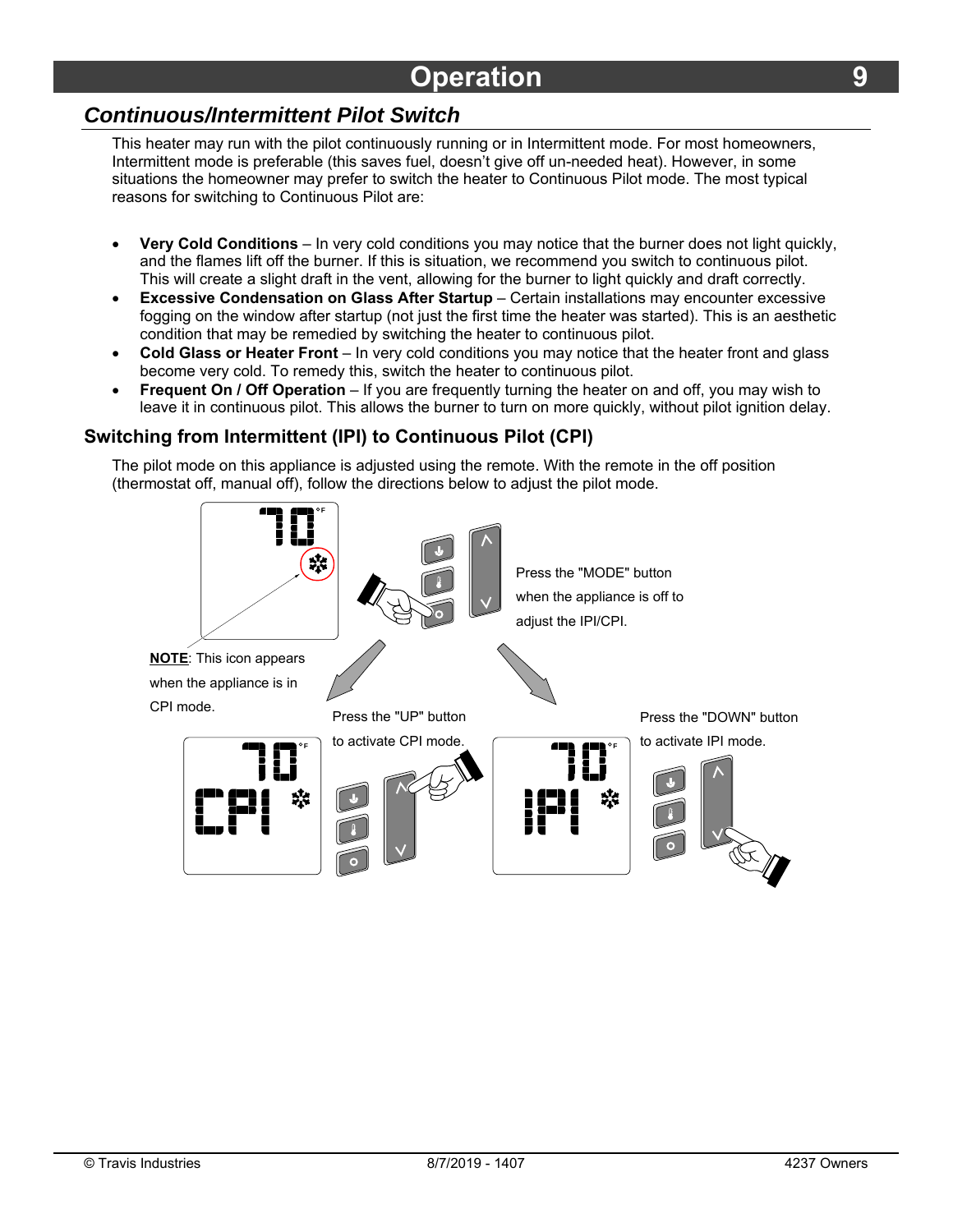### *Pilot Fuel Conservation Timer*

#### **7 Day Pilot Shutoff Timer (applies to units in CPI mode only)**

This appliance may be equipped with a 7 day pilot shutoff timer. This timer helps conserve fuel and save money by turning the pilot off when the appliance is not used for 7 days (this timer is mandated in certain areas for conservation purposes). This applies only when the unit is in CPI (Continuous Pilot Ignition) mode. If the unit is in IPI (Intermittent Pilot Ignition) mode, the timer does not apply.



When in CPI mode the pilot will remain lit as long as the burner is engaged within a 7 day window. Each time the burner is turned on the 7 day timer resets. If the burner is not engaged within the 7 day window, the pilot will automatically revert to IPI mode and turn off to conserve fuel.

#### **To switch back to CPI, simply:**

GSB2 Units: toggle the IPI/CPI switch to IPI, then back to CPI.

GSR2 Units: use the remote to toggle from IPI mode, then back to CPI mode.

To prevent the need to reset the pilot mode during the heating season, we have listed a few strategies below:

#### **Option 1: Remember to periodically turn on the heater during the heating season**

If you use your heater for supplemental heat, this may be the best solution. Set a specific time, once or twice per week (e.g. 5pm on Tuesday & Friday) to turn the heater on for a few minutes. This will reset the timer and prevent the need to restart the pilot.

#### **Option 2: Use a thermostat**

GSR Units: Use the thermostat included with the appliance GSB Units: Consult your dealer for thermostats compatible with your appliance.

The use of a thermostat will keep the room at a constant temperature and will, in most cases, keep the heater working throughout the heating season. Light the pilot at the beginning of the heating season and set the thermostat to the desired room temperature. As long as the outside temperature does not rise excessively, for seven days or more, the pilot will continue to operate.

#### **Option 3: Use a programmable thermostat (GSB2 Only)**

A programmable thermostat may be set to turn on, once per week, to a high temperature for a short time. This will reset the 7-day timer and allow the heater to operate without having to restart the pilot.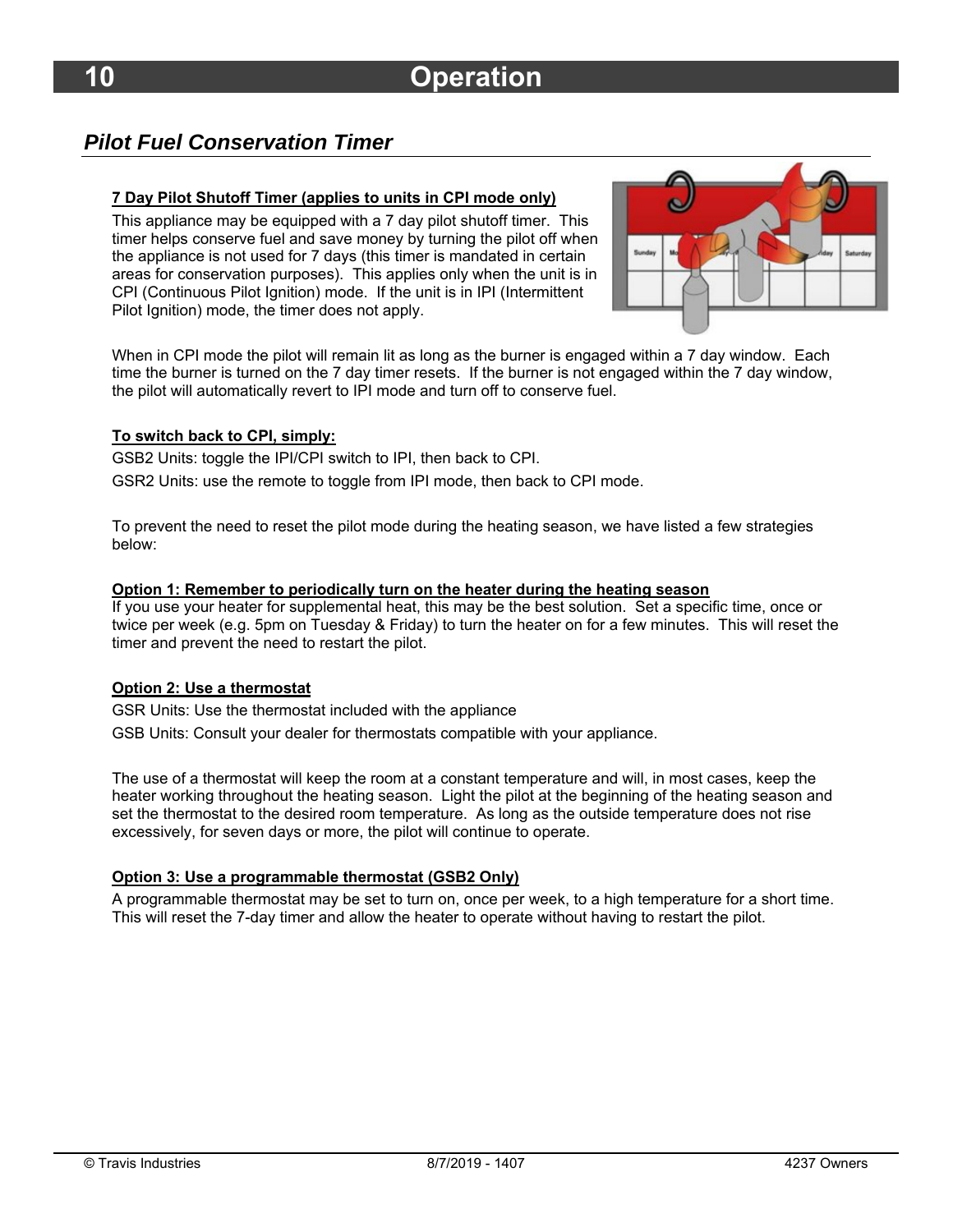### *Remote Operation*

When the switch on the battery holder is set to "REMOTE" the transmitter operates the fireplace. Once you understand how the transmitter works, you will be able to operate your fireplace quickly and easily.

#### **Display Overview**

The transmitter display has four main sections (see below**)**.



#### **Listen for the "Beep"**

Each time you press a button on the transmitter that controls the fireplace, a "beep" will sound from the IFC. When you change thermostat target settings the IFC will not beep.

**NOTE**: When the batteries start to get low, the IFC will beep twice whenever a button is pressed. When the batteries are nearly depleted, the IFC will no longer beep. See "IFC Batteries" on page 14).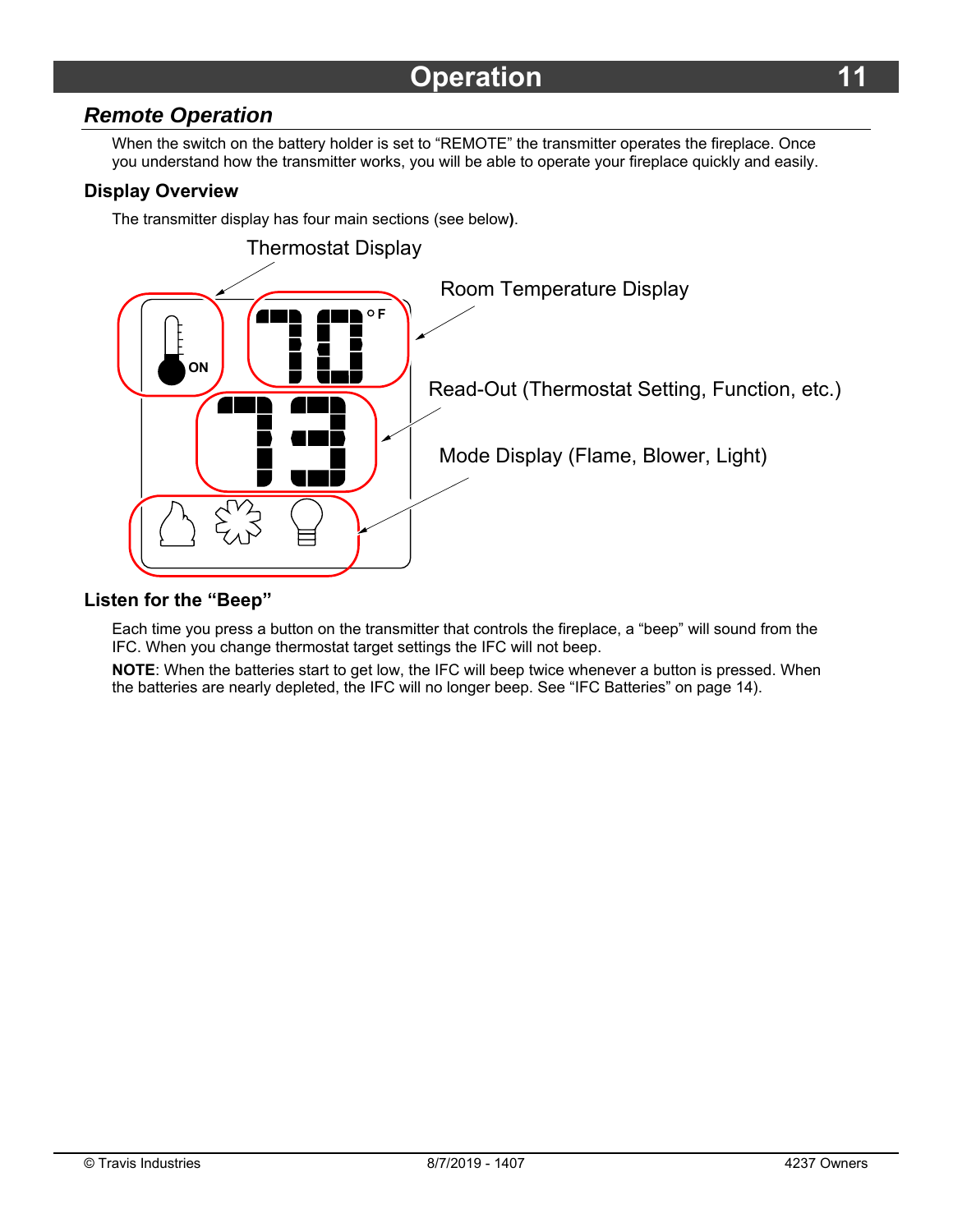#### **Manual On-Off / Smart Thermostat / Standard Thermostat**

Use the thermostat button to cycle through the three thermostat settings (see below).



 **MANUAL ON/OFF** – The burner will turn on and off using the remote (see below). Press the On/Off button to control the burner. When off, the display will only show the current temperature.

> When in manual setting, the word "OFF" will appear here.



■ **SMART THERMOSTAT** – While in Smart Thermostat mode, the transmitter will control the burner to achieve the target temperature (see below). Flame height will be adjusted up or down to allow operation without turning the burner on and off (also called "smart modulation"). To adjust the target temperature, press the UP and DOWN buttons until a suitable temperature is achieved.

When in smart thermostat setting, the word "SMART" will appear here.



This is the target temperature on the readout. Use the up or down buttons to adjust the target temperature.



**STANDARD THERMOSTAT** - While in Standard Thermostat mode, the transmitter will turn the burner on and off to achieve the target temperature (see below). To adjust the target temperature, press the up and down buttons until a suitable temperature is achieved.

**When in standard thermostat** setting, the word "ON" will appear here.



This is the target temperature on the read-out. Use the up or down buttons to adjust the target temperature.



**NOTE:** If the transmitter batteries go dead while in thermostat setting (standard or smart), the appliance will shut off after approximately 24 hours.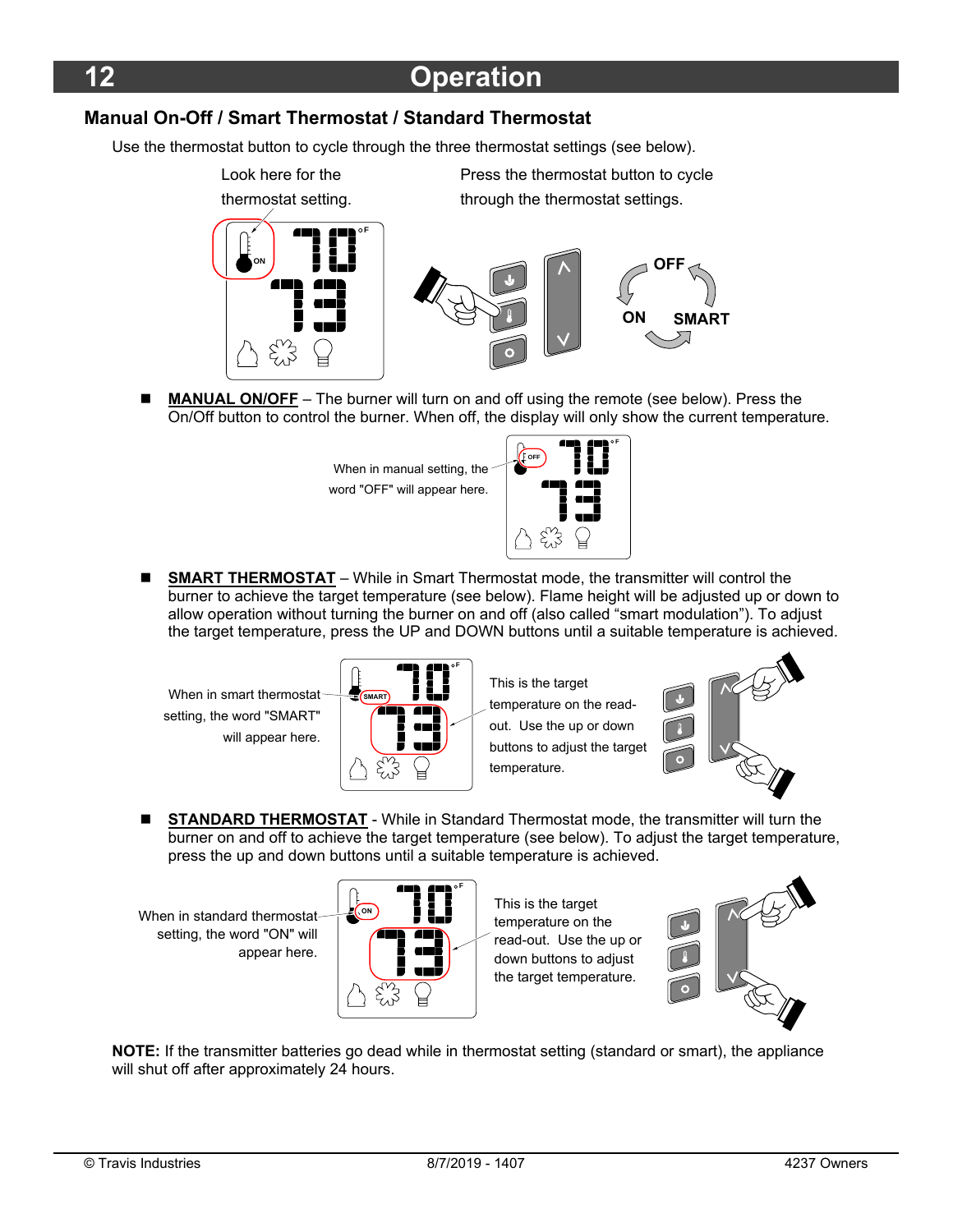#### **Mode Controls (Flame, Blower, Light)**

Press the Mode button to cycle through the four mode controls (see below).

Press the mode button to cycle through the mode settings.



#### **Flame Height**

Flame height may be controlled using the UP and DOWN buttons when in Flame Height Mode (see below). The center display will display the 7 settings, from "OFF" to "HI" for full on.

**NOTE:** Flame height may not be adjusted if operating in Smart Thermostat mode.

settings).

**When in flame height** mode, this icon will appear darkened.



This is the flame height read-out. Use the up or down buttons to adjust the flame height (7



#### **Blower Speed**

The blower may be controlled using the up and down buttons when in Blower Speed mode (see below). The center display will display the 7 settings, from "OFF" to "HI" for full on.

When in blower mode, this icon will appear darkened.



This is the blower speed read-out. Use the up or down buttons to adjust the blower speed (7 settings).



#### **MANUAL MODE – BLOWER OPERATION**  0

When in Manual mode the blower will remain on, even if the burner is turned off and the heater cools. ىل

Either manually turn the blower off, or turn off the heater by pressing the On/Off button.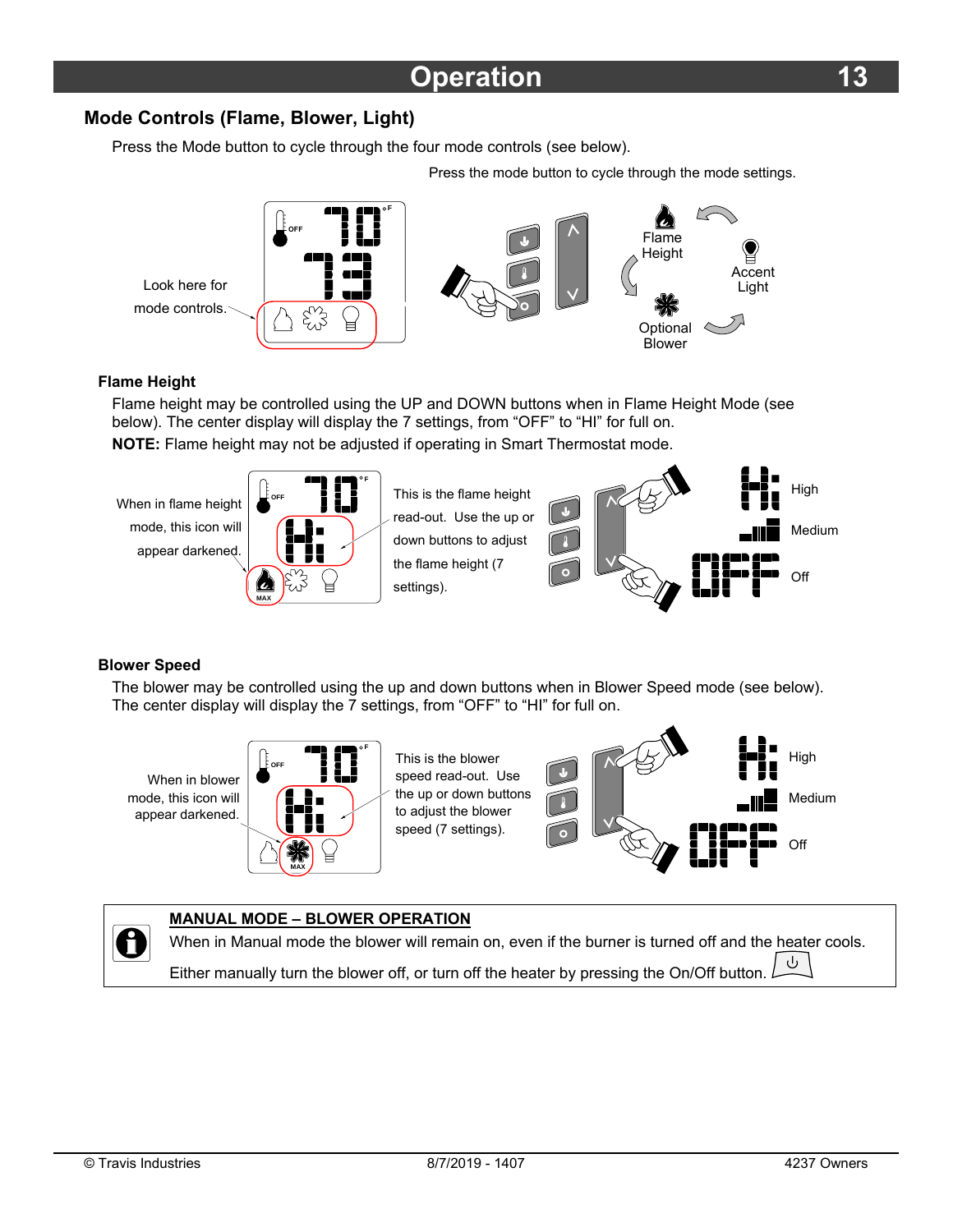#### **Mode Controls (continued)**

#### **Accent Light**

The Accent Light (night light) inside the heater may be turned on and off using the up and down buttons when in Accent Light mode (see below). The center display will display the 7 settings, from "OFF" to "HI" for full on.

When in accent light mode, this icon will appear darkened.



This is the accent light read-out. Use the up or down buttons to adjust the accent light brightness (7 settings).



**HINT**: If you wish to leave the accent light on while turning the burner off, adjust the Flame Height setting to "OFF" (see above).

## *Display Fahrenheit or Celsius*

With the system in the "OFF" position, press both the MODE and THERMOSTAT buttons simultaneously to toggle between Fahrenheit (F) and Celsius (C).



## *Low Battery Indicator*

#### **Transmitter Batteries**

The transmitter has a battery-level indicator. When it indicates low battery voltage (see below), install three new AAA alkaline batteries into the transmitter (see "Battery " on page 15).



#### **IFC Batteries**

The IFC (Integrated Fireplace Control) will "beep" twice when a transmitter button is pressed when the batteries are low. Install four new AA alkaline batteries into the battery box when this occurs (see "Battery " on page 15). In applications where the appliance is required to provide heat, we recommend replacing the batteries before each heating season.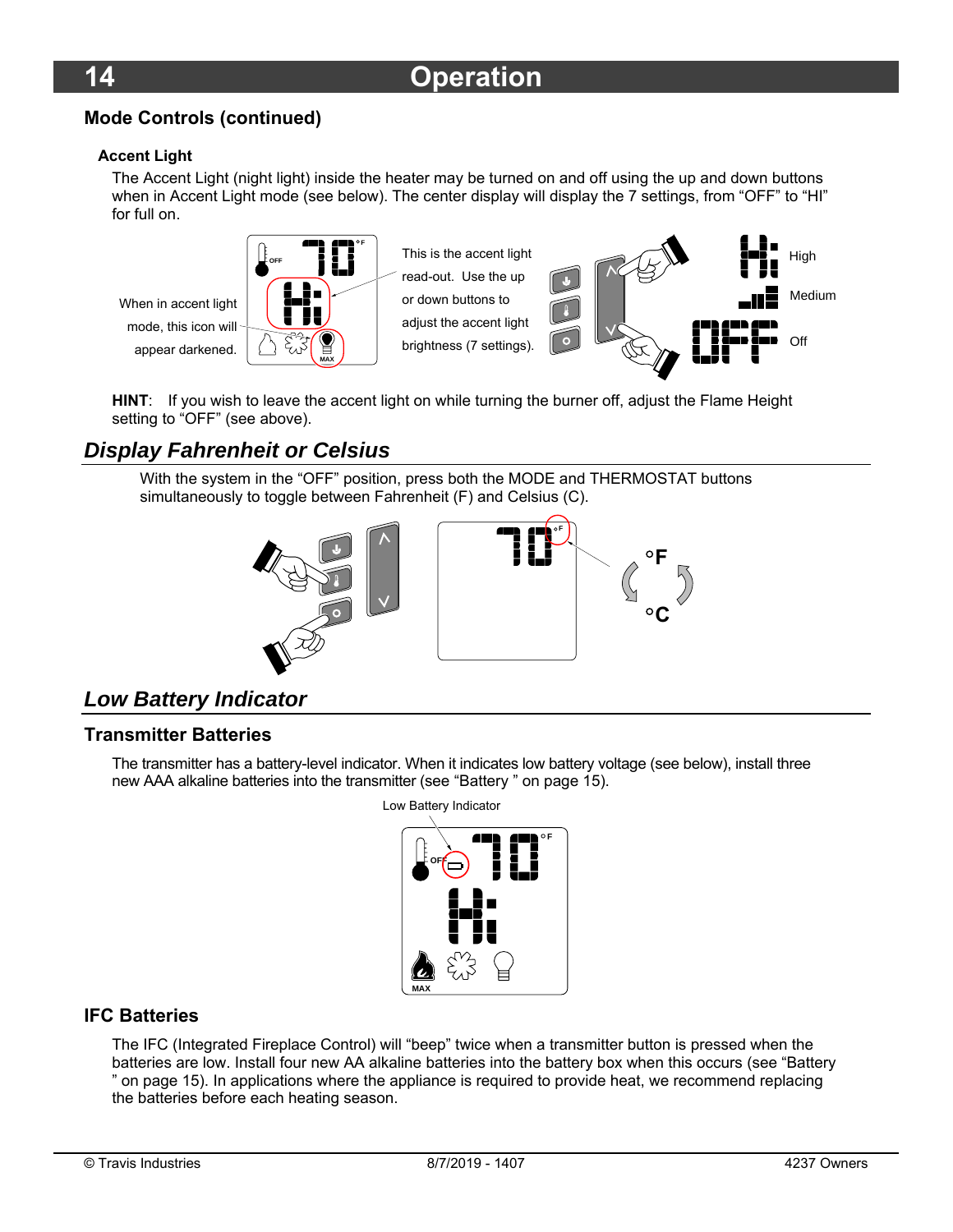### *Battery Replacement*

#### **Battery Box (inside fireplace)**

Install four AA batteries into the battery box (see below). These batteries act as a power backup in case the household (AC) current goes out.

To access the battery box, remove the left side screen (see page 19). Locate the heat shield and remove it (see illustration below). NOTE: the heat shield must be in place whenever the fireplace is in operation. The battery box may then be accessed.



#### **Transmitter Battery Installation**

Install the three included AAA batteries into the remote.



#### *Power Outages*

The remote will work if household current (AC power) is disconnected. The batteries inside the battery box will continue to power the heater but the accent light and blower will not operate.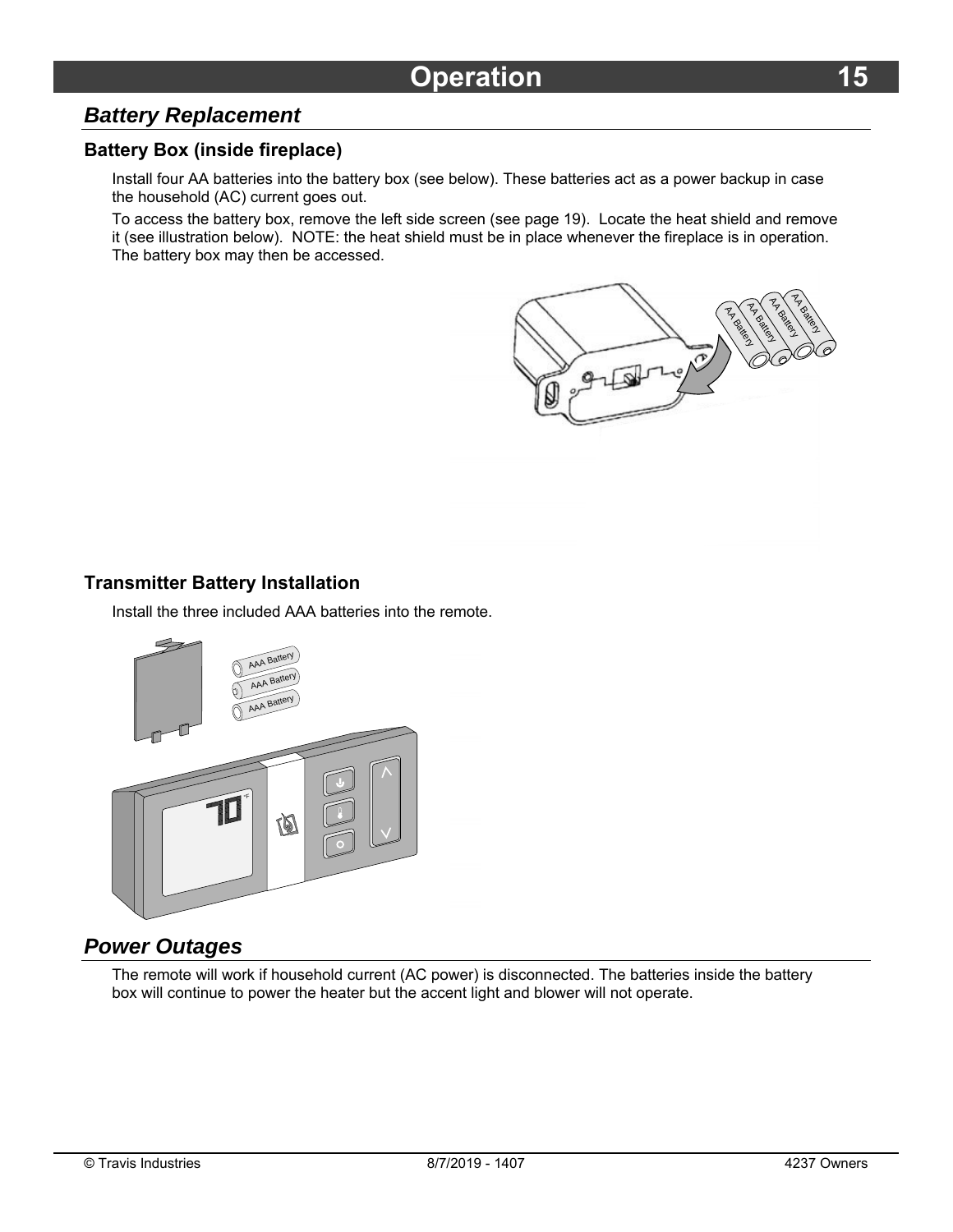# *Child-Proof Feature*

The child-proof feature disables the control buttons, preventing unwanted use of the remote.

- **Press both the MODE and UP buttons simultaneously to turn this feature on or off.**
- **HINT**: This feature is especially useful while using the thermostat setting.

**MAX F OFF**

**Child Proof Indicator**

## *Normal Operating Odors*

This appliance has several areas that reach high temperatures. Dust or other particles on these areas may burn and create an odor. This is normal during startup. You may notice the smell is more acute if the appliance was left idle for a long period.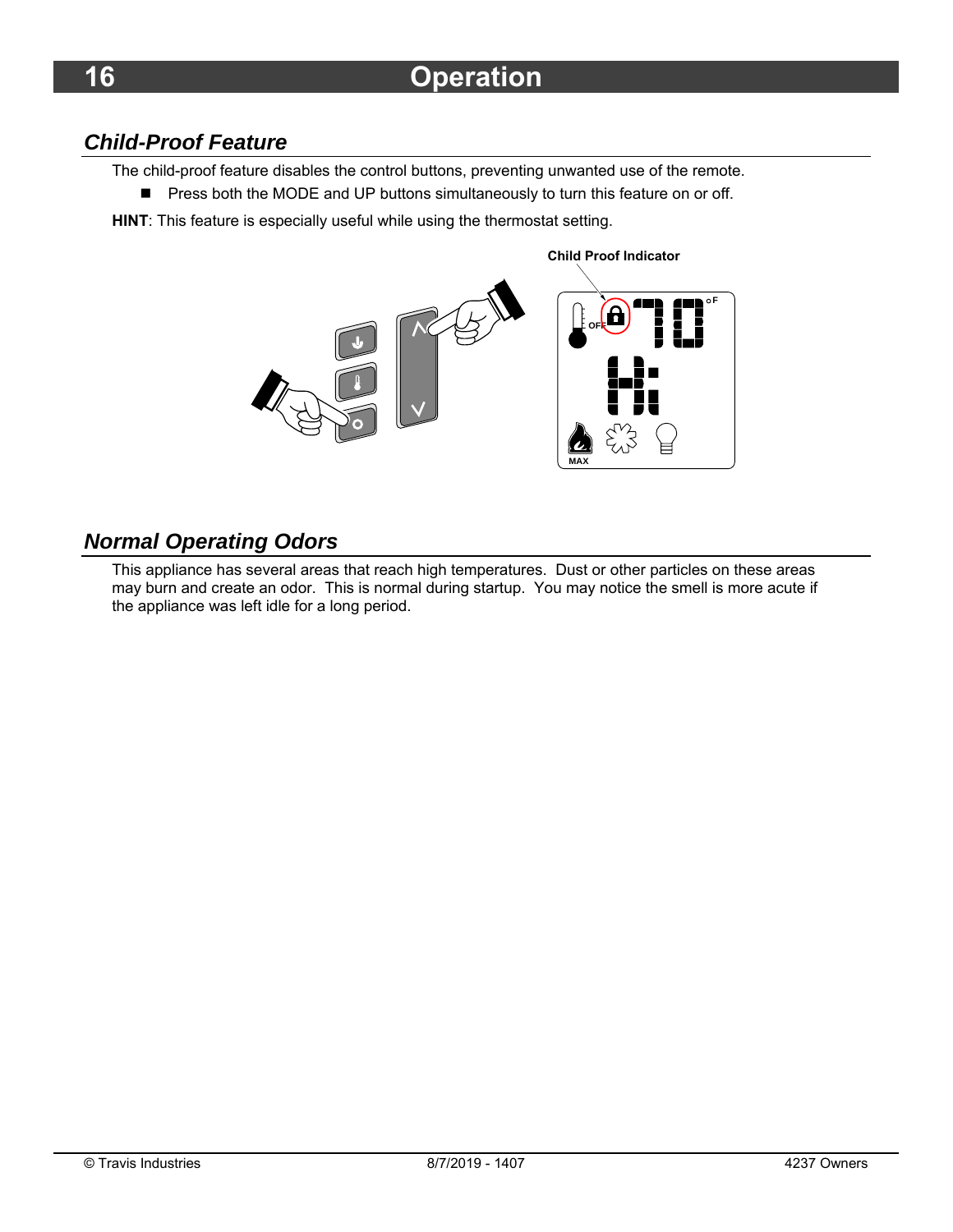### *Yearly Service Procedure*

**WARNING**: Failure to inspect and maintain the stove may lead to improper combustion and a potentially dangerous situation. We recommend the following procedures be done by a qualified technician.

- Shut off gas to the fireplace and let it cool for 15 minutes. Remove the glass. Inspect and operate the pressure relief mechanism to verify relief mechanisms are free from obstruction to operate.
- Clean glass window with a suitable fireplace glass cleaner. Abrasive cleaners must not be used. Be careful not to scratch the glass when cleaning.
- Vacuum and clean any debris in the firebox.
- Check all accessible gas-carrying tubes, connections, pipes and other components for leaks.
- Inspect the burner and firebox. Make sure the burner is not warped, cracked, or damaged. Check the firebox and area around the pilot to make sure there is no damage. Inspect primary air openings for blockage. If any problem is found, discontinue use and contact your dealer for service.
- Inspect the area behind the access door; clean if necessary. Check the gas control valve and the gas lines. If damage is found, discontinue use and contact your dealer for service. Clean the air channels, ducts, and blower (if applicable)
- Inspect vent and vent termination for sooting, obstructions, or damage. Make repairs as needed. Remove any debris or vegetation near the vent termination. Contact your dealer if any sooting or deterioration is found near the vent termination.
- Reinstall the glass assembly. If the glass is damaged, replace. Make sure the gasket along the perimeter of the glass contacts the face of the firebox and forms an air-tight seal. If it does not, re-align or replace the gasket to insure an air-tight seal.
- Turn the pilot flame on (continuous pilot). It should touch approximately 3/8" of the top of the flame sensor (see below). If it does not, contact your dealer.



- Start the main burner. Inspect and ensure the lighting of the main burner occurs within 4 seconds of the main gas valve opening.
- Test the flame failure response time of the flame safety system. It must de-energize the safety shutoff in no more than 30 seconds.
- After 15 minutes the flames should be orange/yellow and not touch the top of the firebox. If the pilot or main burners do not burn correctly, contact your dealer for service. Monitor blower operation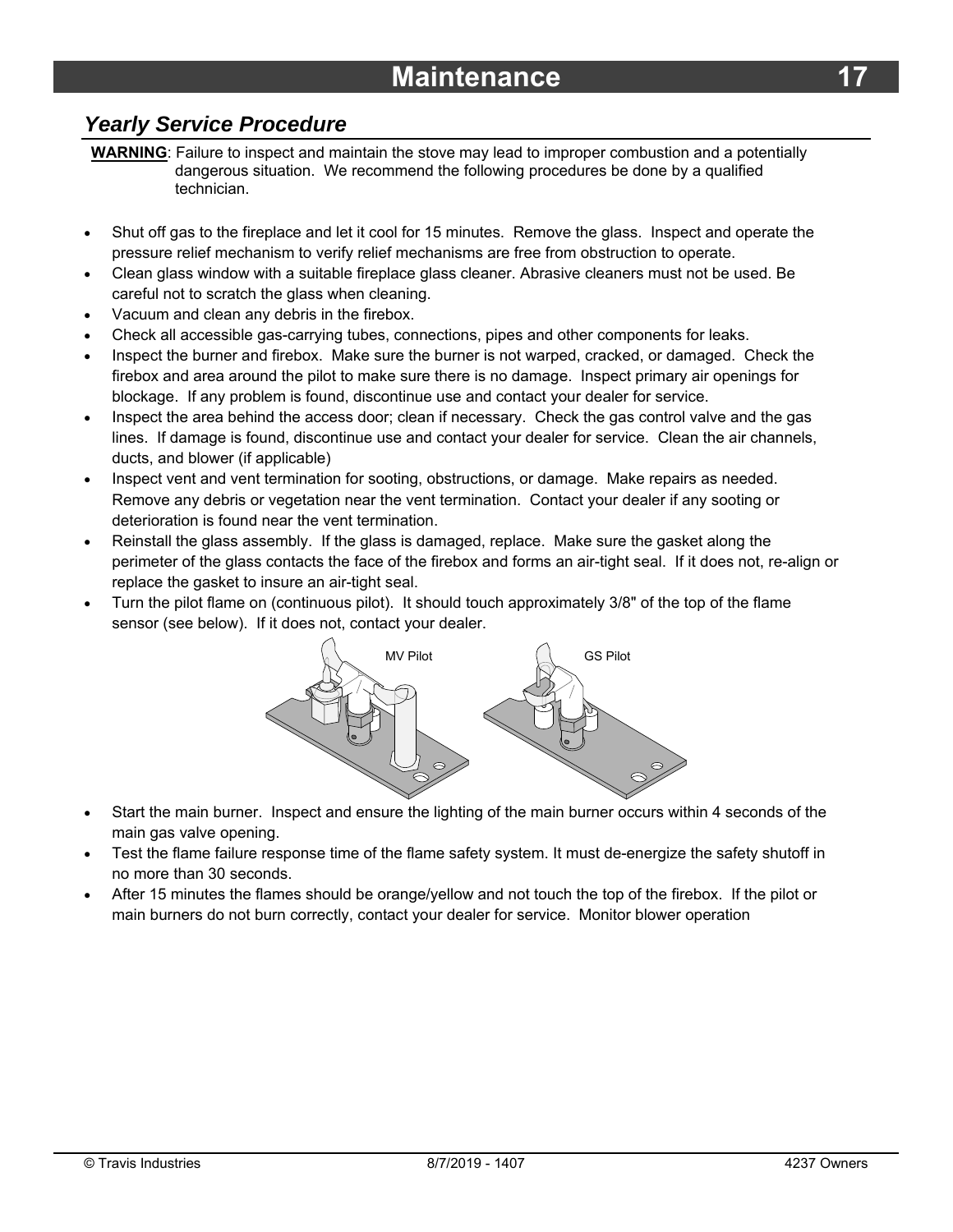# **18 Maintenance**

# *Accent Light Replacement*

The accent lights in your heater provide additional lighting. The bulbs will burn out over time. To replace, follow the directions below:

- Shut off gas to the heater and let it cool completely.
- Replace the halogen bulbs with the following bulbs:



**35 Watt 120 Volt T4 Halogen Bulb (GY6.35 Base)** 

**NOTE:** Take care to not touch the bulbs with your fingers – use foam packing or a paper towel to handle the bulbs,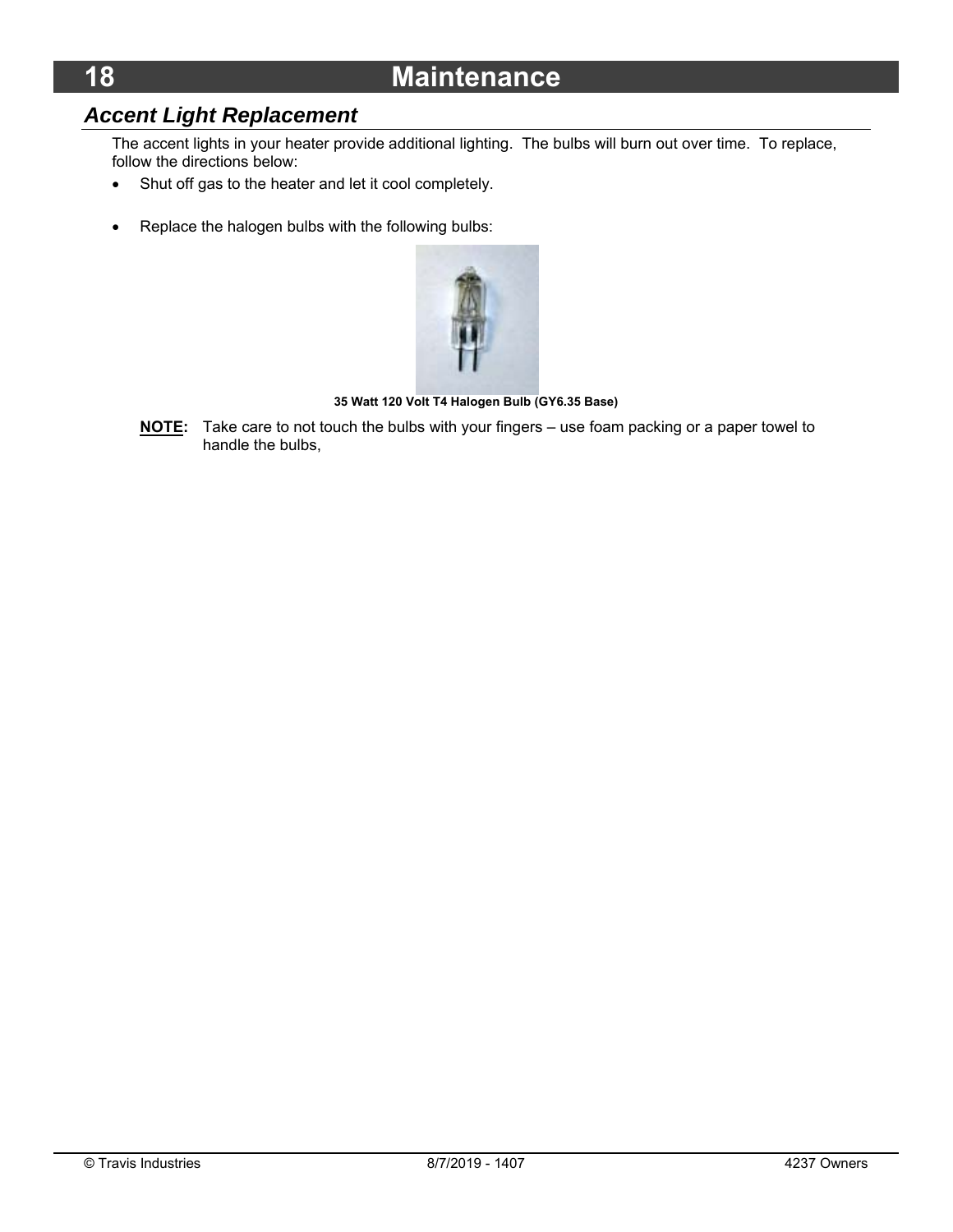# *Glass Frame Removal and Installation*



A barrier designed to reduce the risk of burns from the hot viewing glass is provided with this appliance and shall be installed for the protection of children and other at-risk individuals.



If the barrier becomes damaged, the barrier shall be replaced with the manufacturer's barrier for this appliance.



**The appliance must be completely cool before removing the glass (do not clean while hot).** 



#### **Do not strike or slam the glass.**

**Warning: Do not operate appliance with the glass front removed, cracked or broken. Replacement of the glass should be done by a licensed or qualified service person.** 

#### **GLASS FRAME TOOL**

The glass frame tool is shipped inside the fireplace,on the right side of the fireplace opening. The first time it is used you may need to loosen the screw (1/4" wrench). The tool is accessed after removing the screen.





**NOTE: Replace the tool in this location after use.**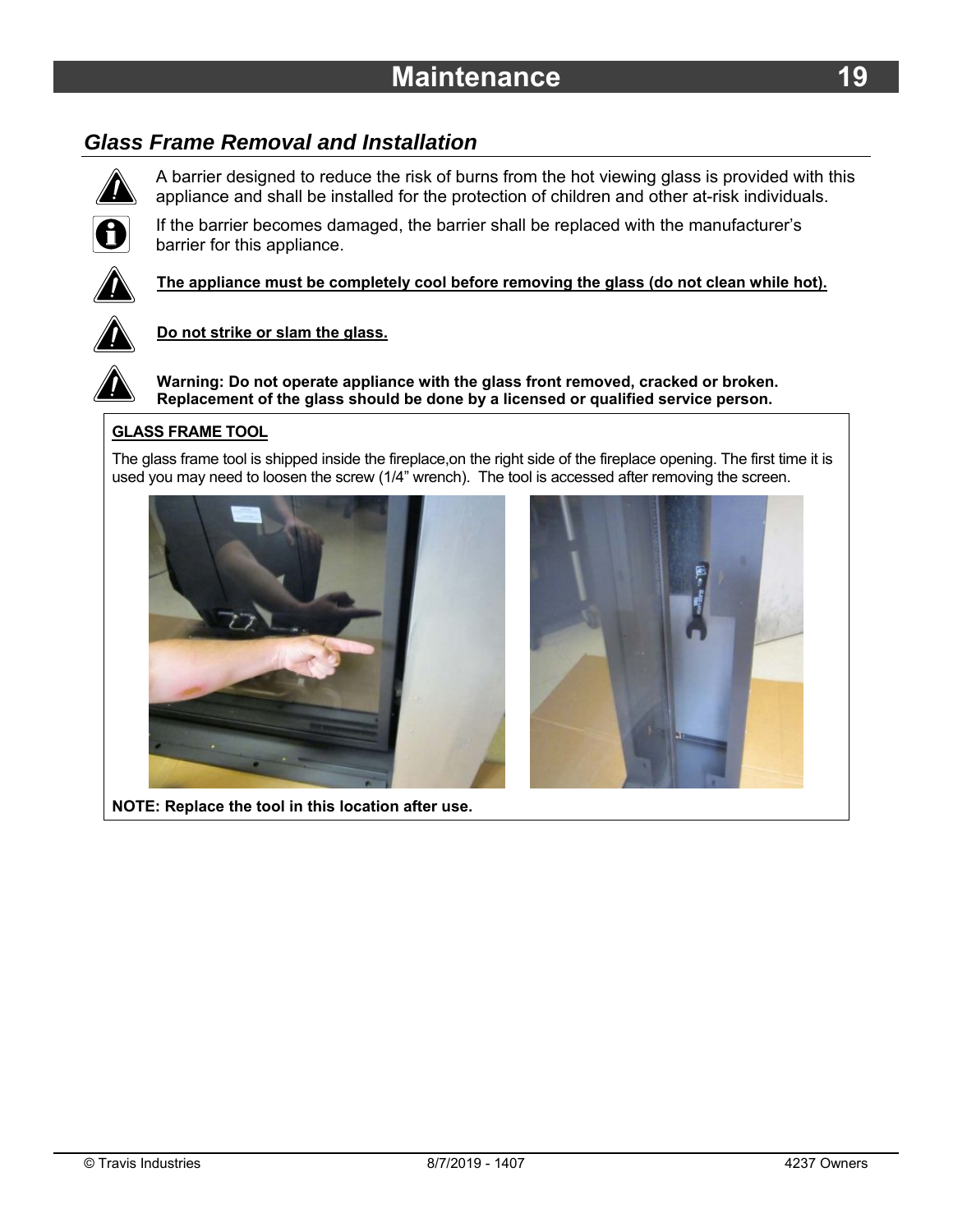# **20 Maintenance**

1 Remove the trim and place aside.



2. Remove the screen (it is held in place by the trim).



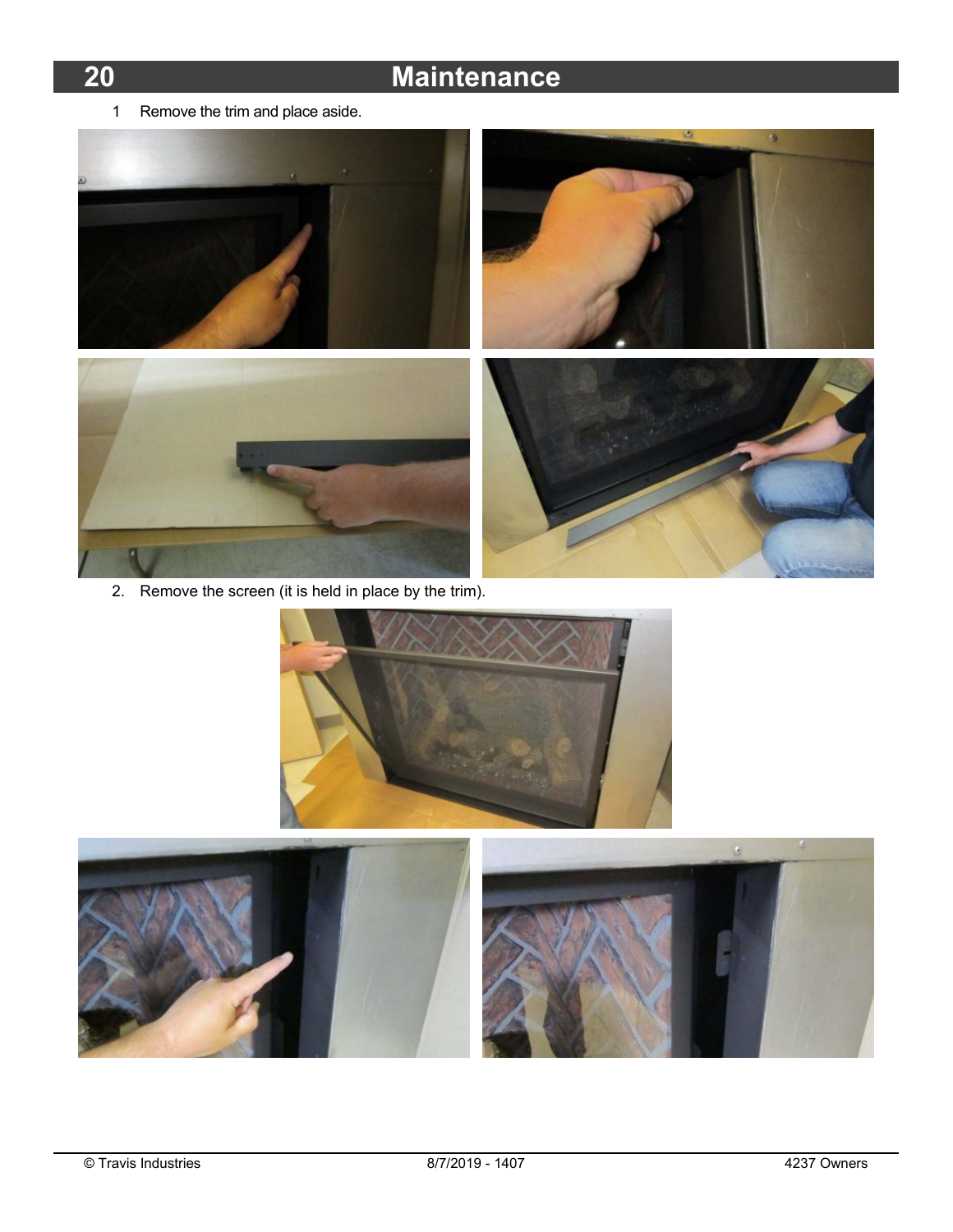3. Use the glass tool to unlatch the glass frame. Remove the glass frame. The glass frame is held in place with four tabs inserted into four slots at the bottom of the firebox opening.

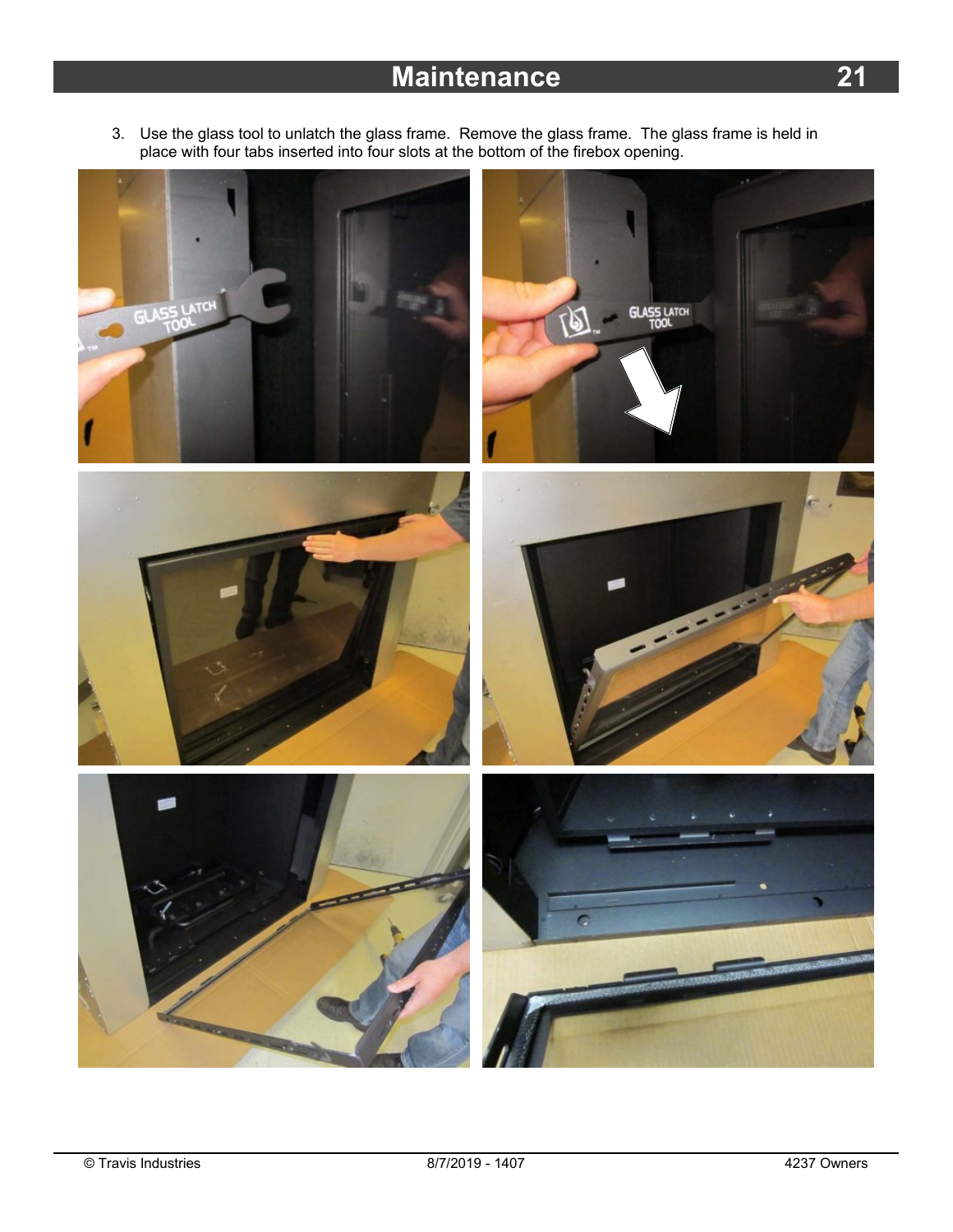# **22 Maintenance**

# *Glass Cleaning*

The glass may be cleaned with a nonabrasive cleaner. To clean the inside of the glass, simply remove the glass frame, place it on a non-scratching surface, and clean the surface.



**WARNING**: do not operate the fireplace without the glass frame in place.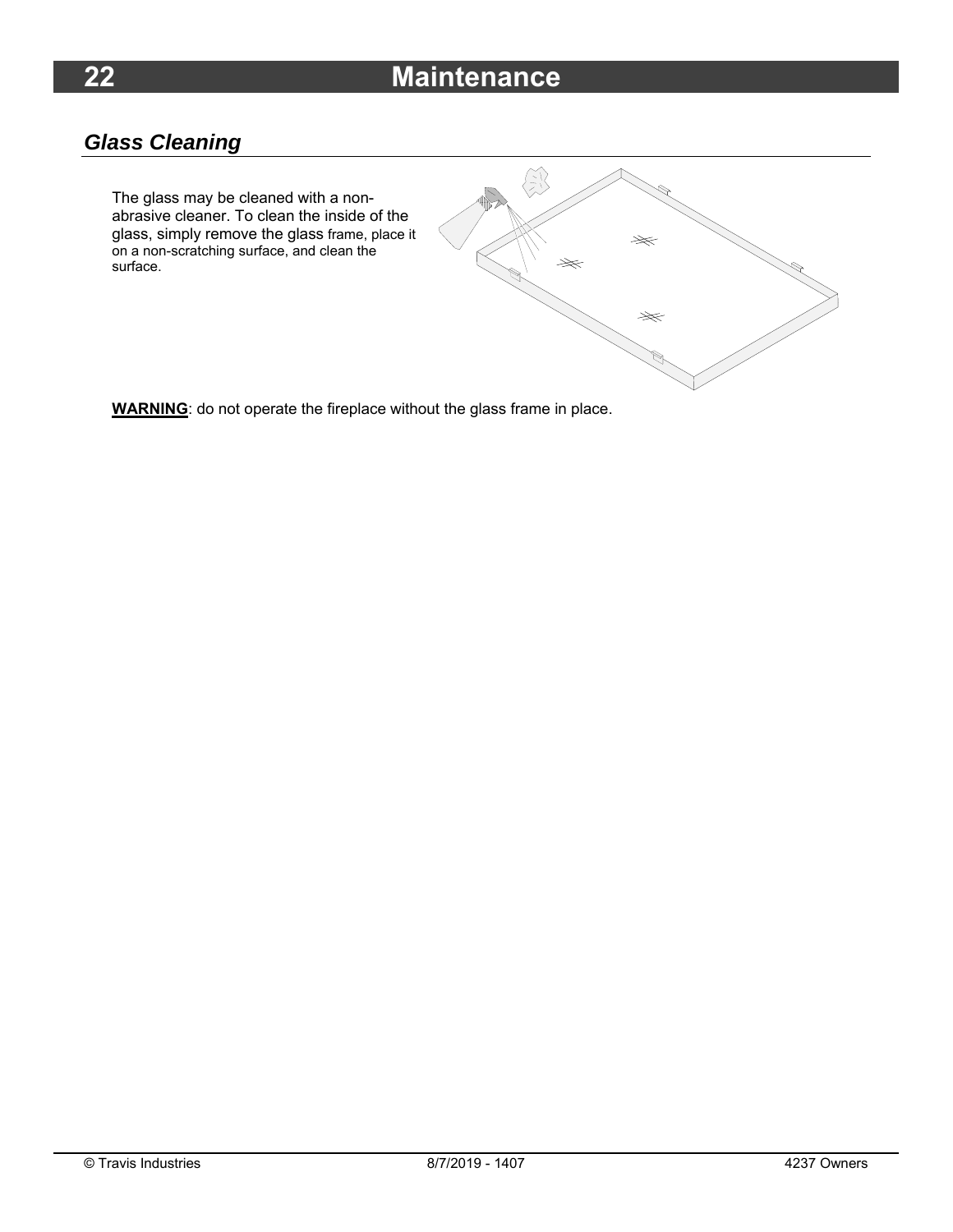# *Troubleshooting Table*

| Problem:                                             | <b>Possible Cause:</b>                                                                                                                       | <b>Don't Call for Service Until</b><br>You:                                                                                      |
|------------------------------------------------------|----------------------------------------------------------------------------------------------------------------------------------------------|----------------------------------------------------------------------------------------------------------------------------------|
| <b>Burner Will Not Start</b>                         | The battery box switch is turned to "OFF"<br>The remote control is not working correctly<br>The thermostat is disconnected or set too low    | Turn the battery box switch to "ON".<br>See the remote control instructions.<br>See "Thermostat Operation".<br>Check Tank Level. |
| <b>IFC Blinks</b>                                    | IFC blinks once:<br>The heater blinks once whenever a button on the<br>IFC blinks twice:<br>The heater blinks twice whenever a button on the | THIS IS NORMAL<br>The power backup batteries are low.<br>Replace the 4 AA batteries in the battery<br>box (see page 15).         |
| <b>Thermostat Does Not</b><br><b>Work</b>            | The battery box switch is turned to "OFF" or "ON"<br>The thermostat is set too low                                                           | Turn the battery box switch to "REMOTE".<br>Check thermostat.                                                                    |
| <b>Blower Does Not</b><br><b>Work</b>                | The fireplace is not getting electricity<br>The fireplace is not up to temperature<br>The blower fuse may be blown                           | Check the breaker switch.<br>Let the fireplace burn for 10 minutes.<br>Replace the fuse. See fuse location below.                |
| <b>Fireplace Will Not</b><br><b>Distribute Heat</b>  | The fireplace is not getting electricity<br>The fireplace is not up to temperature                                                           | Check the breaker switch.<br>Let the fireplace burn for at least 15<br>minutes.                                                  |
| <b>Flames Are Too Blue</b>                           | The fireplace has just been started<br>Improper air shutter adjustment                                                                       | This is normal - see "Starting the Fireplace<br>for the First Time".<br>Adjust Air Shutter - contact your dealer.                |
| <b>Flames Are Too</b><br>Short (Under 6")            | The flame height may be turned too low                                                                                                       | Turn the flame height to "HI" -<br>See "Adjusting the Flame Height".                                                             |
| <b>Thin Layer of Soot</b><br><b>Covers the Glass</b> | Crushed glass or media is placed incorrectly<br>Improper air shutter adjustment                                                              | See "Log Installation" in the installation<br>manual.<br>Adjust air shutter - contact your dealer.                               |
| <b>Accent Lights</b><br><b>Do Not Work</b>           | The accent light fuse may be blown.                                                                                                          | See "Accent Light Replacement" page 18.<br>Replace the fuse. See fuse location below.                                            |

#### **Location of fuses**

The two 3 amp fuses are found behind the left side trim (see page 19).



٦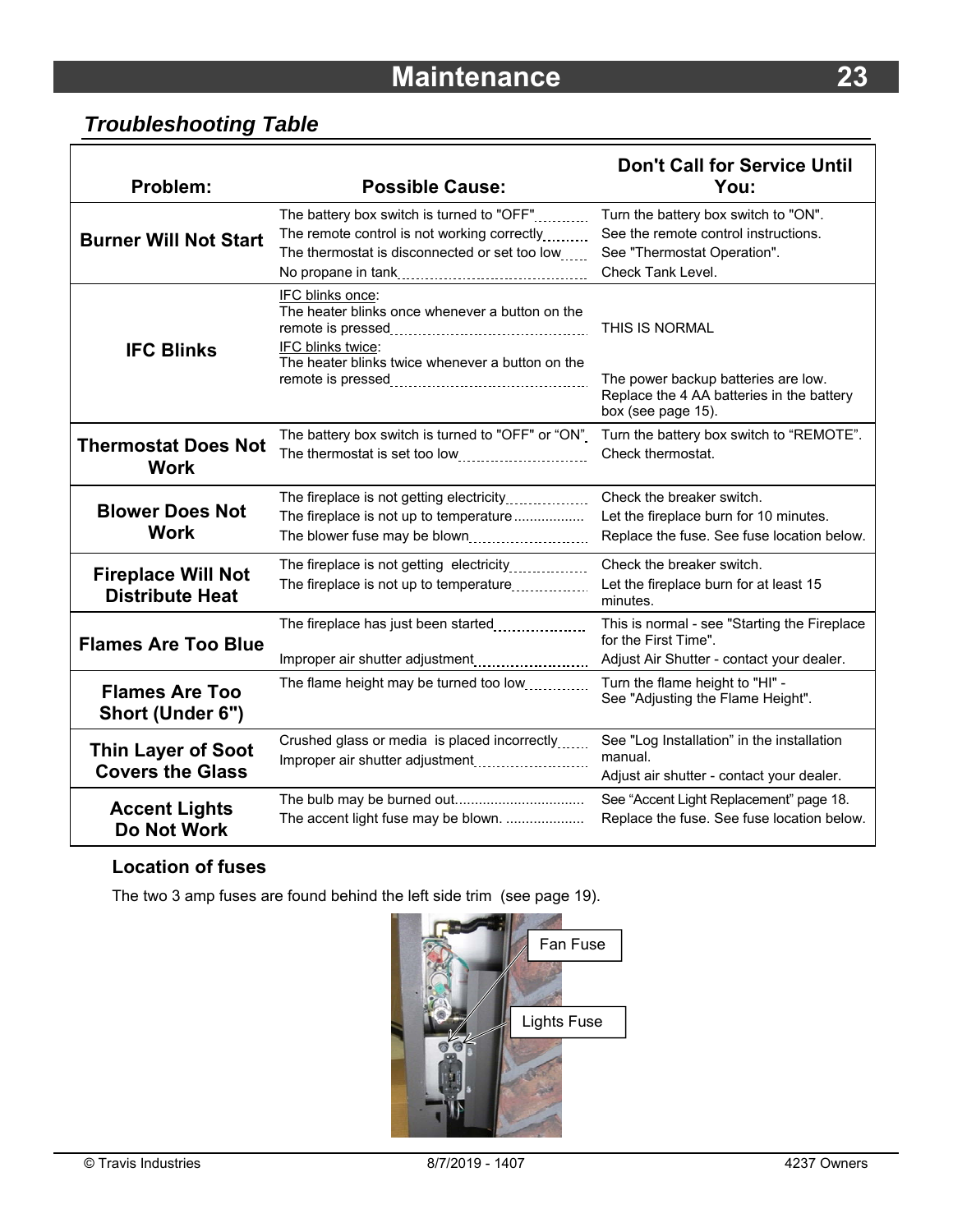### *Wiring Diagram*



## *Replacement Parts List*

Caution: Use only Travis Industries replacement parts. Do not use substitute materials.

Warning: Do not operate appliance with the glass front removed, cracked, or broken. Replacement of the glass should be done by a licensed or qualified service person. Contact your local Travis dealer for a Replacement Parts List.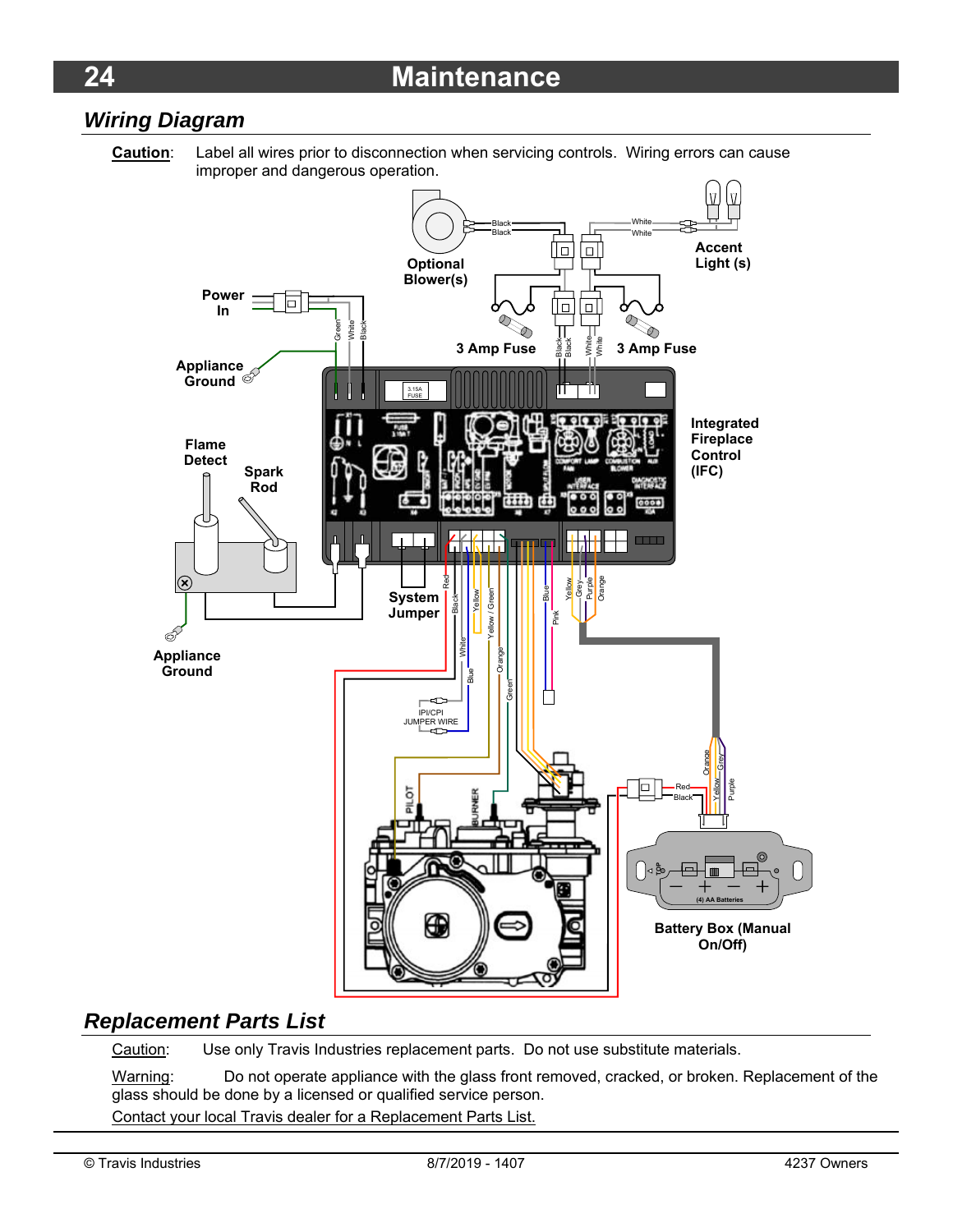# **Limited 7 Year Warranty**

Register your TRAVIS INDUSTRIES, INC. Limited 7 Year Warranty online at **traviswarranty.com.** TRAVIS INDUSTRIES, INC. warrants this gas appliance (appliance is defined as the equipment manufactured by Travis Industries, Inc.) to be defect-free in material and workmanship to the original purchaser from the date of purchase as follows:

| Years $6 & 7$<br>Years 1 & 2<br>Years 3 Through 5<br>Component<br>Parts & Labor<br>Parts & Labor<br>Parts Only<br><b>Burner Assembly</b><br>Burner Pan Assembly, Air Shutter Assembly, Main Burner Orifice<br>Electrical Assembly (within heater structure):<br>Wiring harness, snap discs, rheostat speed control<br><b>Gas Control Assembly</b><br>Adjustable control valve, fireplace controller, pilot assembly and pilot wiring<br>Glass<br>Glass (breakage from thermal shock) | Check with your dealer in advance for any costs to you when arranging a warranty call.<br>Mileage or service charges are not covered by this warranty. This charge can vary from store to store. |  |  |  |
|--------------------------------------------------------------------------------------------------------------------------------------------------------------------------------------------------------------------------------------------------------------------------------------------------------------------------------------------------------------------------------------------------------------------------------------------------------------------------------------|--------------------------------------------------------------------------------------------------------------------------------------------------------------------------------------------------|--|--|--|
|                                                                                                                                                                                                                                                                                                                                                                                                                                                                                      |                                                                                                                                                                                                  |  |  |  |
|                                                                                                                                                                                                                                                                                                                                                                                                                                                                                      |                                                                                                                                                                                                  |  |  |  |
|                                                                                                                                                                                                                                                                                                                                                                                                                                                                                      |                                                                                                                                                                                                  |  |  |  |
|                                                                                                                                                                                                                                                                                                                                                                                                                                                                                      |                                                                                                                                                                                                  |  |  |  |
|                                                                                                                                                                                                                                                                                                                                                                                                                                                                                      |                                                                                                                                                                                                  |  |  |  |
| Gold, Nickel & Copper Plating<br>Face & Door (see "Conditions and Exclusions" #9)                                                                                                                                                                                                                                                                                                                                                                                                    |                                                                                                                                                                                                  |  |  |  |
| Accessories<br>Firebacks, Power Heat Ducts, Andirons, etc                                                                                                                                                                                                                                                                                                                                                                                                                            |                                                                                                                                                                                                  |  |  |  |
| One-Way Freight Allowance<br>One-way freight allowance on pre-authorized repair done at factory is covered.                                                                                                                                                                                                                                                                                                                                                                          |                                                                                                                                                                                                  |  |  |  |
| Convection Heat Exchanger<br>Convection heat exchanger assembly                                                                                                                                                                                                                                                                                                                                                                                                                      |                                                                                                                                                                                                  |  |  |  |
| Firebox Assembly<br>Adjustable Air Restrictor, Pressure Relief Mechanisms, Glass Attachment Mechanism<br>EXCLUDED COMPONENTS:                                                                                                                                                                                                                                                                                                                                                        |                                                                                                                                                                                                  |  |  |  |

'UNENTS: Paint, Gasketing, and Accent Light Bulbs

#### **CONDITIONS & EXCLUSIONS**

- 1. This new gas appliance must be installed by a qualified gas appliance technician. It must be installed, operated, and maintained at all times in accordance with the instructions in the Owner's<br>Manual. Any alteration, wi
- 2. This warranty is nontransferable, and is made to the ORIGINAL purchaser, provided that the purchase was made through an authorized TRAVIS dealer.
- 3. Discoloration and some minor expansion, contraction, or movement of certain parts and resulting noise, is normal and not a defect and, therefore, not covered under warranty. The installer must ensure the appliance is burning as per the rating tag at the time of installation. Over-firing (operation above the listed BTU rate) of this appliance can cause serious damage and will nullify this warranty.
- 4. The warranty, as outlined within this document, does not apply to the chimney components or other Non-Travis accessories used in conjunction with the installation of this product. If in doubt as to the extent of this warranty, contact your authorized TRAVIS retailer before installation.
- 5. Travis Industries will not be responsible for inadequate performance caused by environmental conditions such as nearby trees, buildings, roof tops, wind, hills or mountains or negative pressure or other influences from mechanical systems such as furnaces, fans, clothes dryers, etc.
- 6. This Warranty is void if:
- a. The unit has been operated in atmospheres contaminated by chlorine, fluorine or other damaging chemicals.
- b. The unit is subject to submersion in water or prolonged periods of dampness or condensation.
- Any damage to the unit, combustion chamber, heat exchanger or other components due to water, or weather damage which is the result of, but not limited to, improper chimney/venting installation. 7. Exclusions to this 7 Year Warranty include: injury, loss of use, damage, failure to function due to accident, negligence, misuse, improper installation, alteration or adjustment of the manufacturer's settings of components, lack of proper and regular maintenance, damage incurred while the appliance is in transit, alteration, or act of God.
- 8. This 7 Year warranty excludes damage caused by normal wear and tear, such as paint discoloration or chipping, worn or torn gasketing, corroded or cracked logs, embers, etc. Also excluded is damage to the unit caused by abuse, improper installation, modification of the unit, drilling of the orifices, or the use of fuel other than that for which the unit is configured. Units are shipped for natural gas and must be converted to propane using the included conversion kit. Confirm fuel configuration with your installer.
- 9. Damage to gold or nickel surfaces caused by fingerprints, scratches, melted items-, or other external sources left on the gold or nickel from the use of cleaners other than denatured alcohol is not covered in this warranty.
- 10. TRAVIS INDUSTRIES, INC. is free of liability for any damages caused by the appliance, as well as inconvenience expenses and materials. Incidental or consequential damages are not covered by this warranty. In some states, the exclusion of incidental or consequential damage may not apply.
- 11. This warranty does not cover any loss or damage incurred by the use or removal of any component or apparatus to or from the gas appliance without the express written permission of TRAVIS INDUSTRIES, INC. and bearing a TRAVIS INDUSTRIES, INC. label of approval.
- 12. Any statement or representation of TRAVIS products and their performance contained in TRAVIS advertising, packaging literature, or printed material is not part of this 7 year warranty.
- 13. This warranty is automatically voided if the appliance's serial number has been removed or altered in any way. If the appliance is used for commercial purposes, it is excluded from this warranty. 14. No dealer, distributor, or similar person has the authority to represent or warrant TRAVIS products beyond the terms contained within this warranty. TRAVIS INDUSTRIES, INC. assumes no liability for such warranties or representations.
- 15. Travis Industries will not cover the cost of the removal or re-installation of hearths, facing, mantels, venting or other components.
- 16. If for any reason any section of this warranty is declared invalid, the balance of the warranty remains in effect and all other clauses shall remain in effect.
- 17. THIS 7 YEAR WARRANTY IS THE ONLY WARRANTY SUPPLIED BY TRAVIS INDUSTRIES, INC., THE MANUFACTURER OF THE APPLIANCE. ALL OTHER WARRANTIES, WHETHER EXPRESS OR IMPLIED, ARE HEREBY EXPRESSLY DISCLAIMED AND PURCHASER'S RECOURSE IS EXPRESSLY LIMITED TO THE WARRANTIES SET FORTH HEREIN.

#### **IF WARRANTY SERVICE IS NEEDED:**

- 1. If you discover a problem that you believe is covered by this warranty, you MUST REPORT it to your TRAVIS dealer WITHIN 30 DAYS, giving them proof of purchase, the purchase date, and the model name and serial number.
- 2. Travis Industries has the option of either repairing or replacing the defective component.
- 3. If your dealer is unable to repair your appliance's defect, he may process a warranty claim through TRAVIS INDUSTRIES, INC., including the name of the dealership where you purchased the appliance, a copy of your receipt showing the date of the appliance's purchase, and the serial number on your appliance. At that time, you may be asked to ship your appliance, freight charges<br>prepaid, to TRAVIS INDUSTRIES, workmanship within the time frame stated within this 7 year warranty. TRAVIS INDUSTRIES, INC. will return your appliance, freight charges (years 1 to 5) prepaid by TRAVIS INDUSTRIES, INC., to your regional distributor, or dealership.
- Check with your dealer in advance for any costs to you when arranging a warranty call. Mileage or service charges are not covered by this warranty. This charge can vary from store to store.